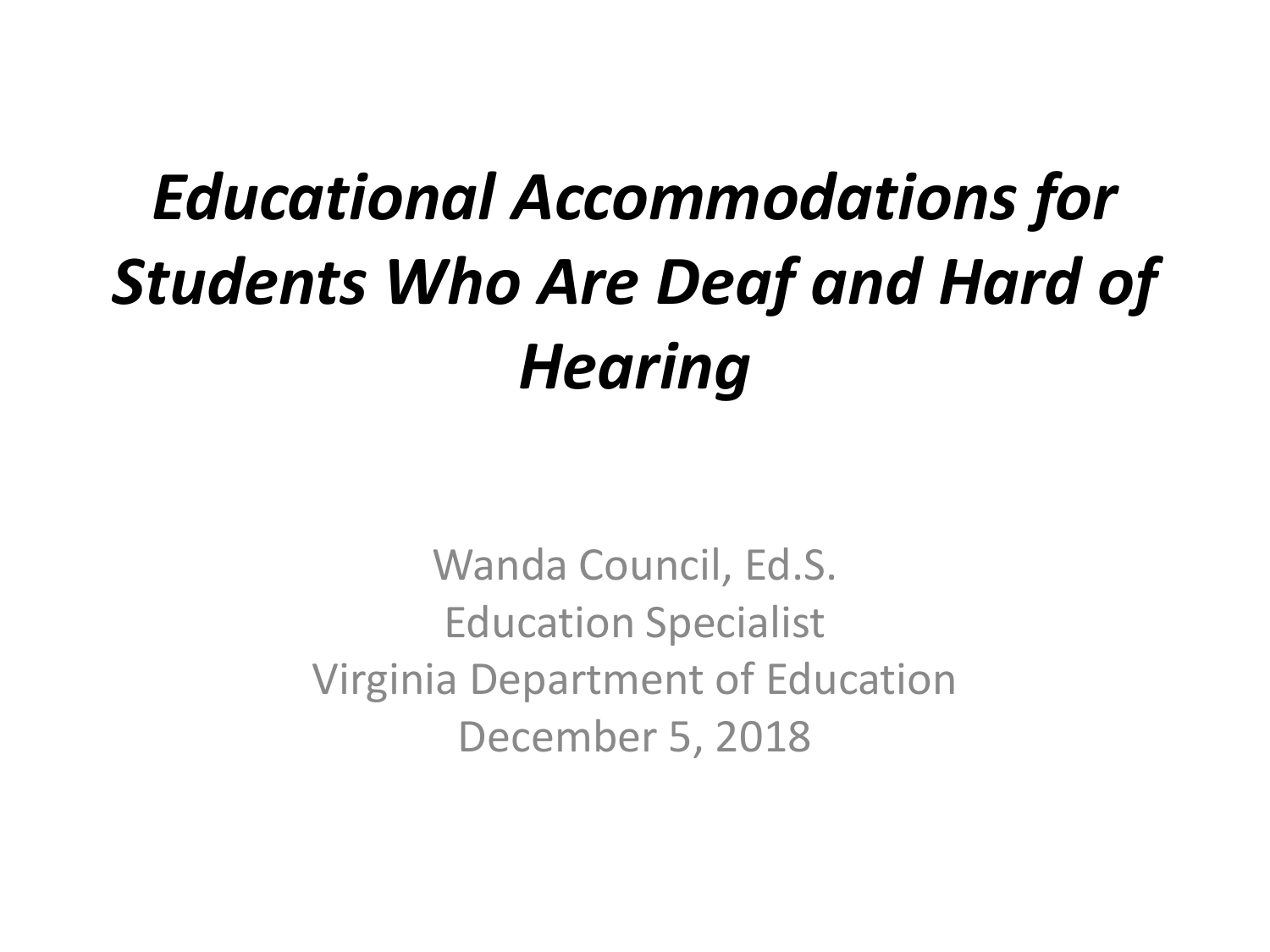## *Virginia Statistics*

Students receiving special education services:

- 2,228 students (ages 2-22) identified with Hearing Impairment (including Deafness)
- 34 students identified with Deaf-Blindness
- Approximately 94% of students who were deaf and hard of hearing (ages 6-21) attended regular public schools.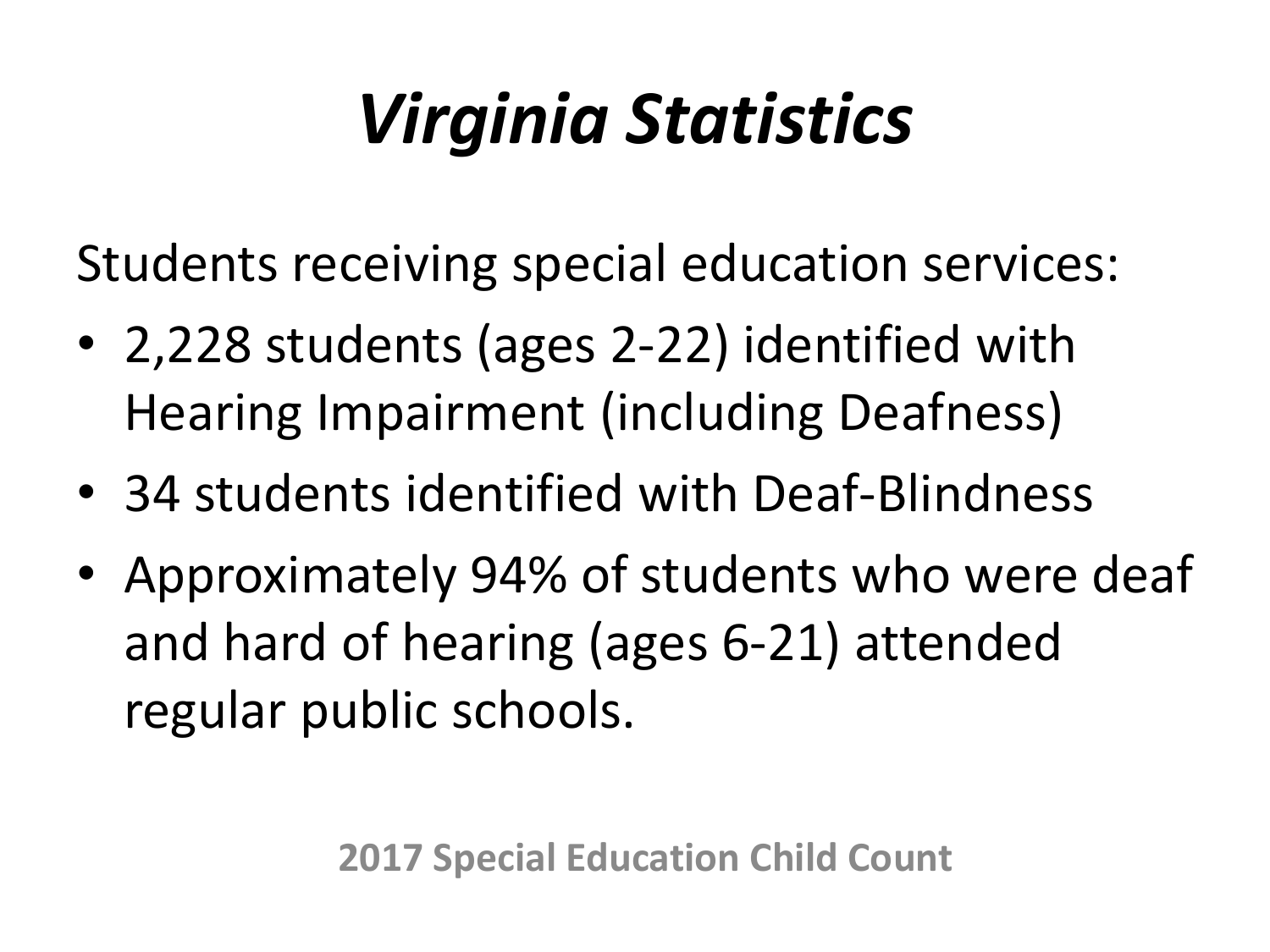## *Federal Laws*

- Section 504 of the Rehabilitation Act of 1973
- Title II of the Americans with Disabilities Act (ADA)
- Individuals with Disabilities Education Act (IDEA)
- Every Student Succeeds Act (ESSA)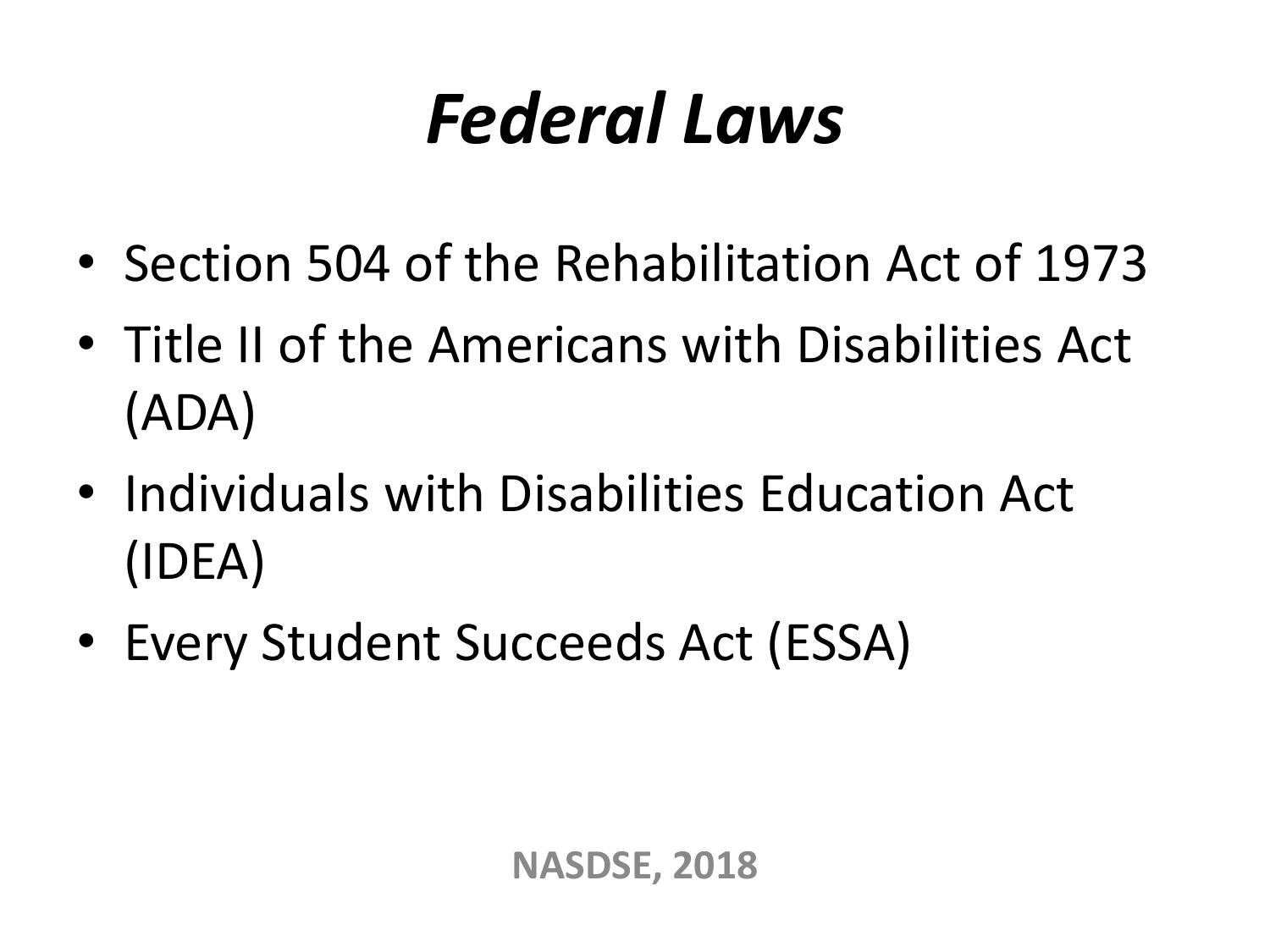## *Federal Requirements*

Section 504 and ADA:

- "Prohibit schools from excluding, denying benefits to, or otherwise discriminating against students with disabilities."
- "Schools must provide accommodations to children who are deaf and hard of hearing, when appropriate:
	- To provide equitable opportunities to participate in, and benefit from, school programs."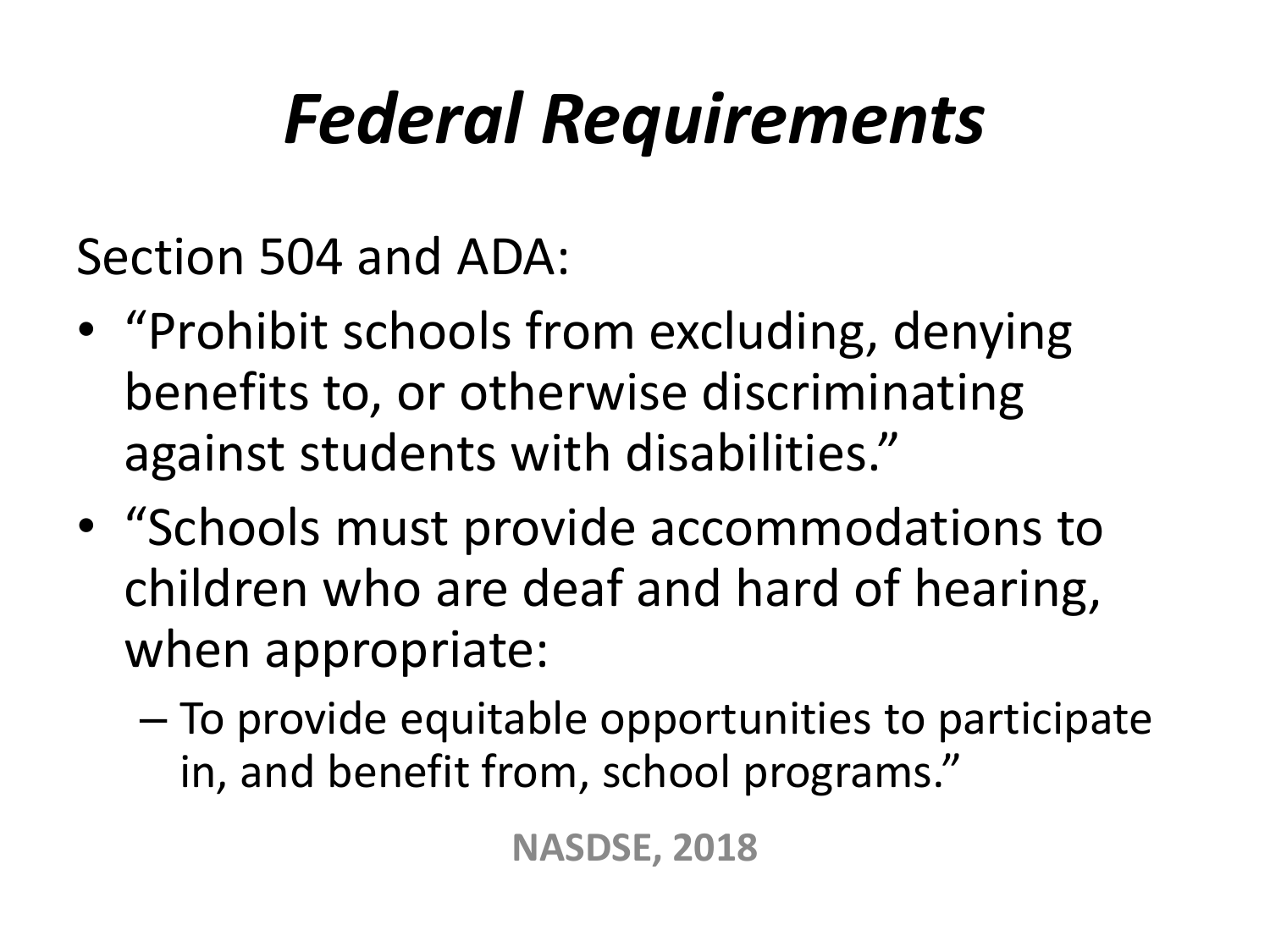#### *FAPE*

Free Appropriate Public Education (FAPE)

- Required by IDEA, Virginia's special education regulations, and Section 504
- In Virginia, FAPE applies to children identified with disabilities (e.g. Deaf or Hard of Hearing), ages 2-21
- Consider supports and services necessary for students to make progress in the general curriculum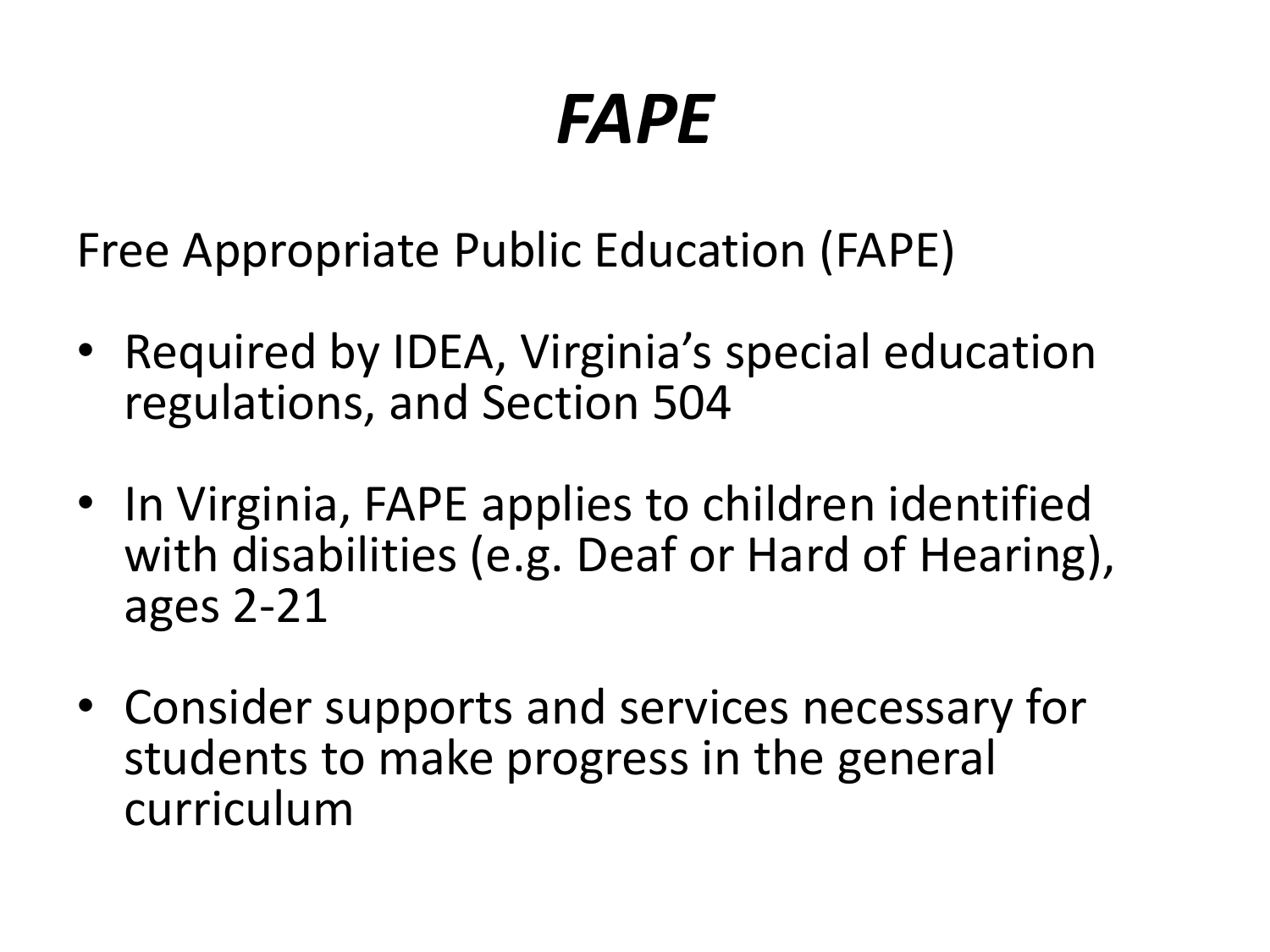#### *ESSA*

Every Student Succeeds Act (ESSA)

- General law
	- Applies to all students
	- Rigorous academic standards
	- Must administer assessments aligned with standards
	- Must report outcomes for student performance for specific subgroups (e.g. students with disabilities) **NASDSE, 2018**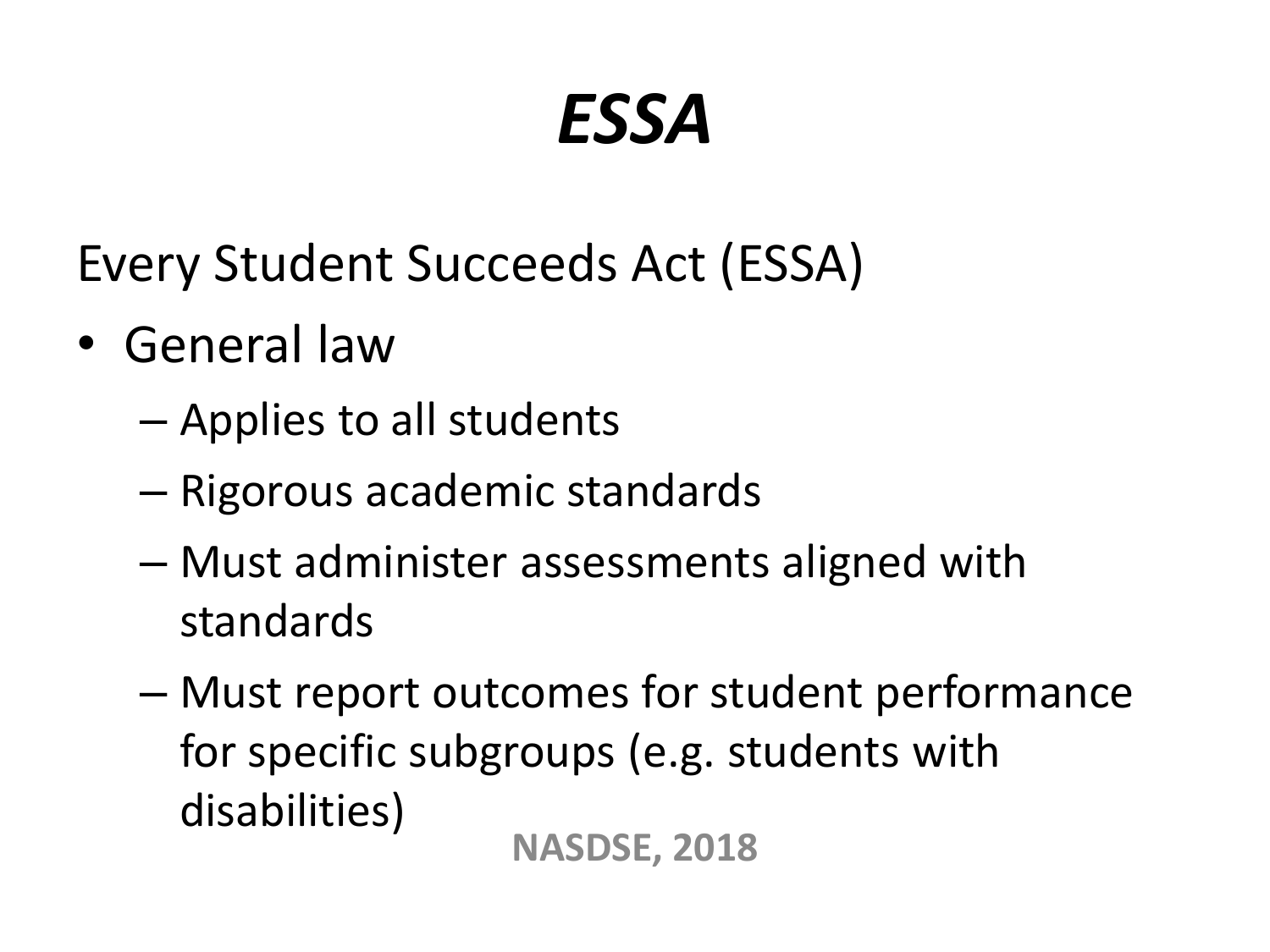#### *Accommodations*

- In 2016, approximately 68% of Virginia students who were DHH spent at least 80% of their school day in general education classrooms.
- Appropriate supports and services are necessary for students to make progress in the general curriculum.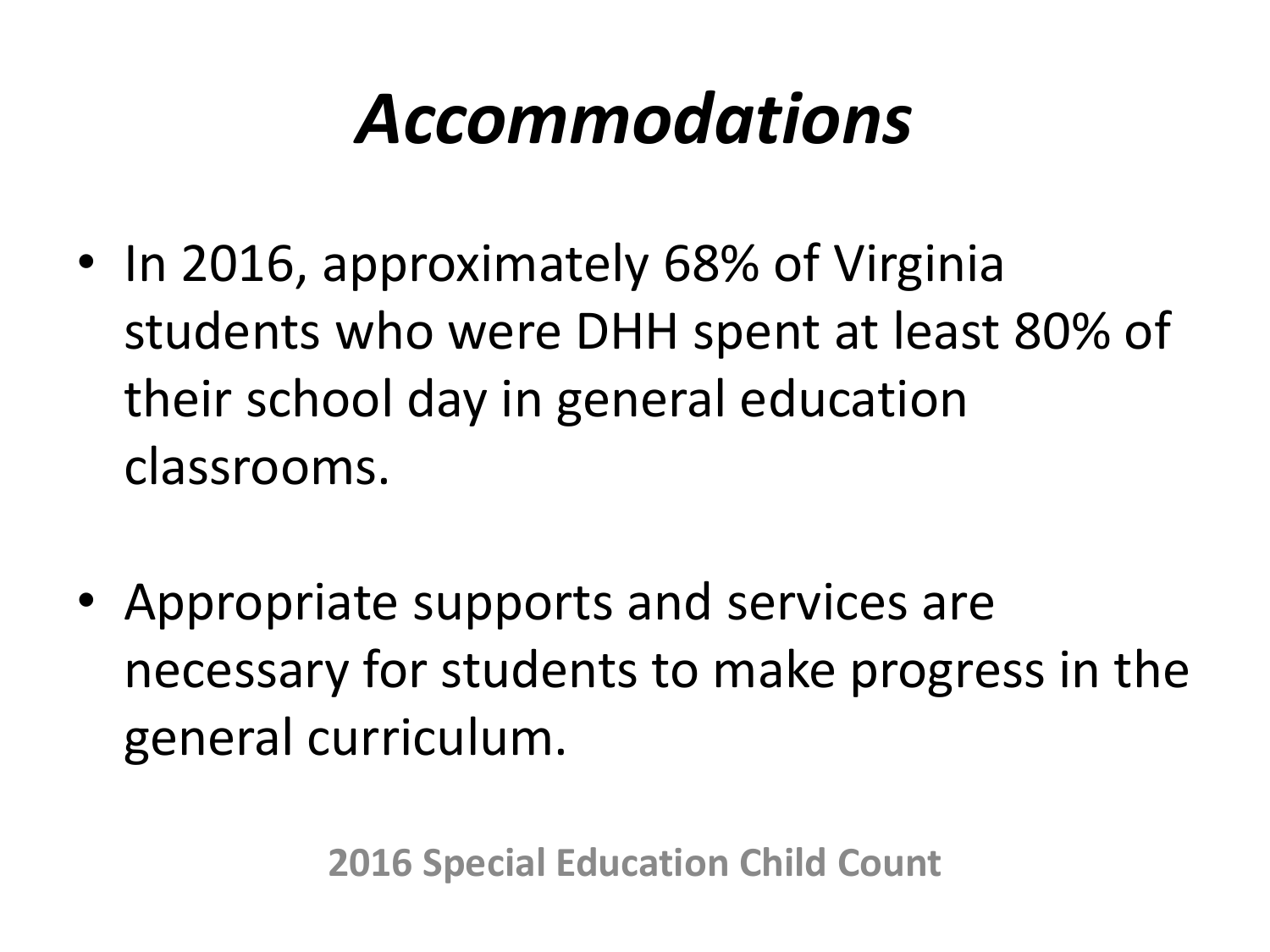#### *Accommodations and Modifications*

- Educational supports apply to:
	- Instruction
	- Assessment
	- Educational environment
- Accommodations:
	- Allow student to have equitable access to information
- Modifications:
	- Change or alter the content of the instruction/information

**NASDSE, 2018**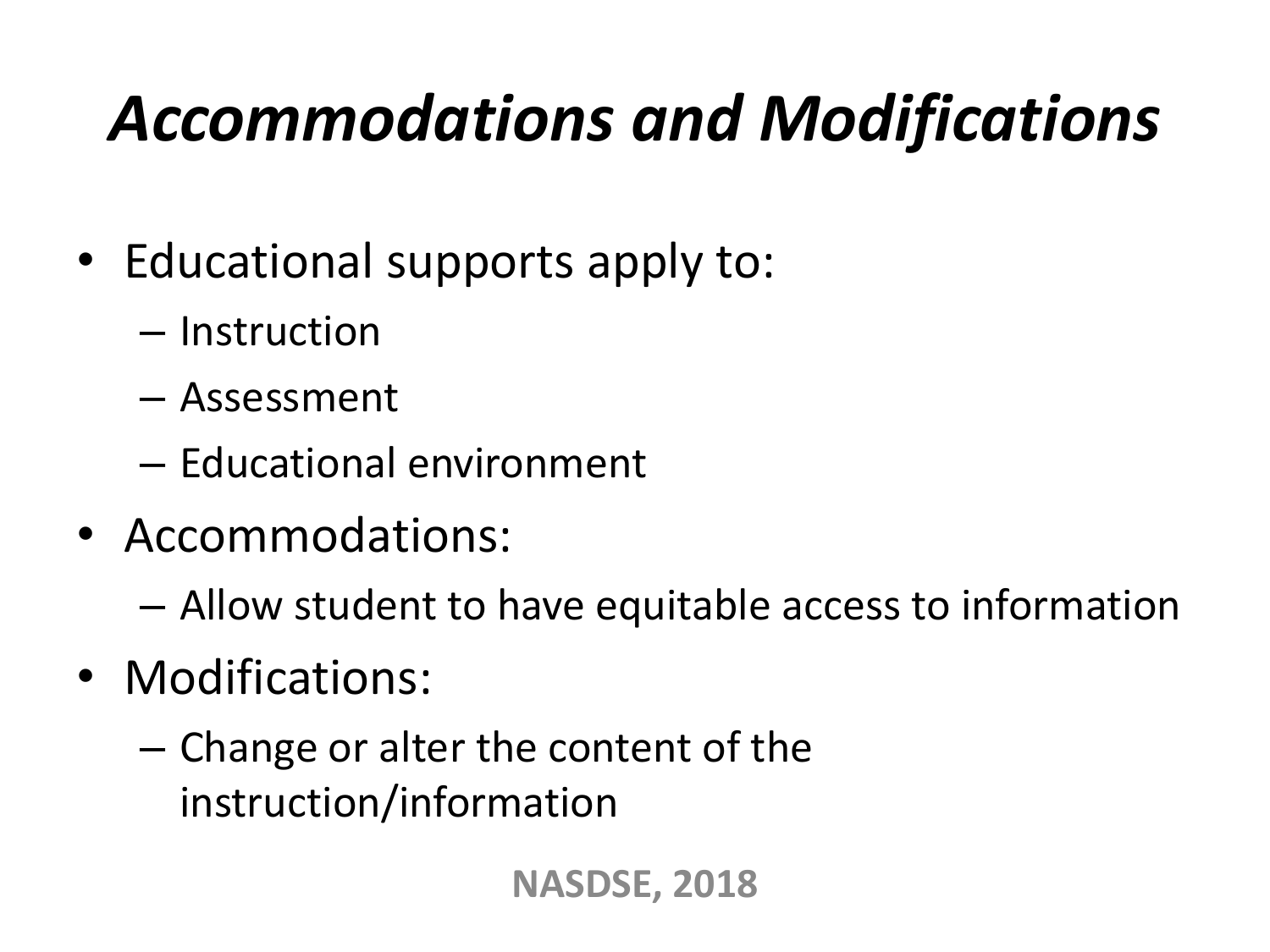#### *Accommodations and Modifications*

Accommodations and modifications:

- Allow equal opportunities to access curriculum and demonstrate achievement
- Provided for instruction and testing/assessment process
- May inadvertently hinder achievement and decrease level of independence, if provided solely to enhance performance beyond providing equal access

**VDOE, 2017**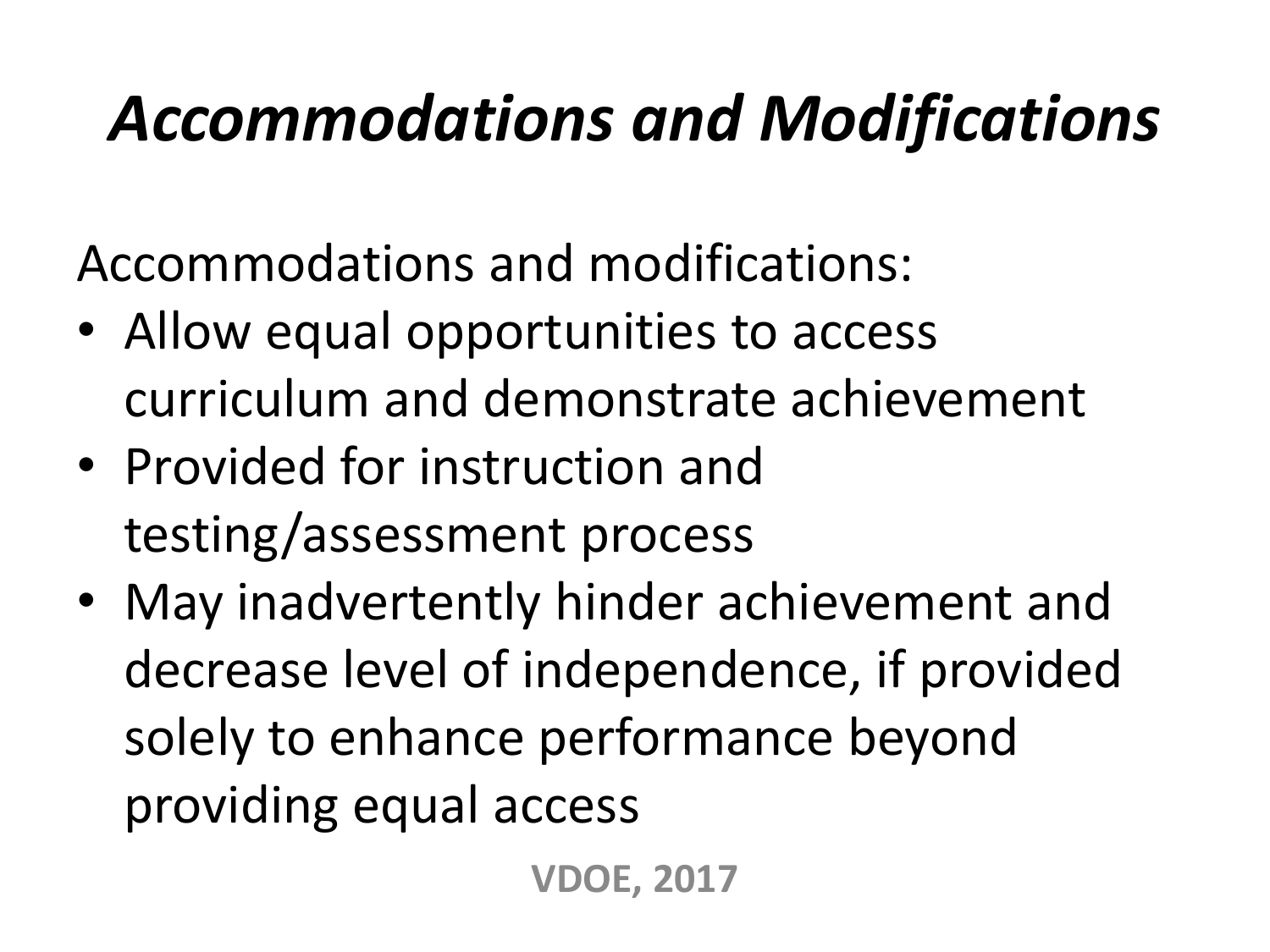#### *Accommodations*

- May reduce or eliminate the effects of a student's disability
- Should not reduce learning expectations
- Should be consistent across classroom instruction and assessments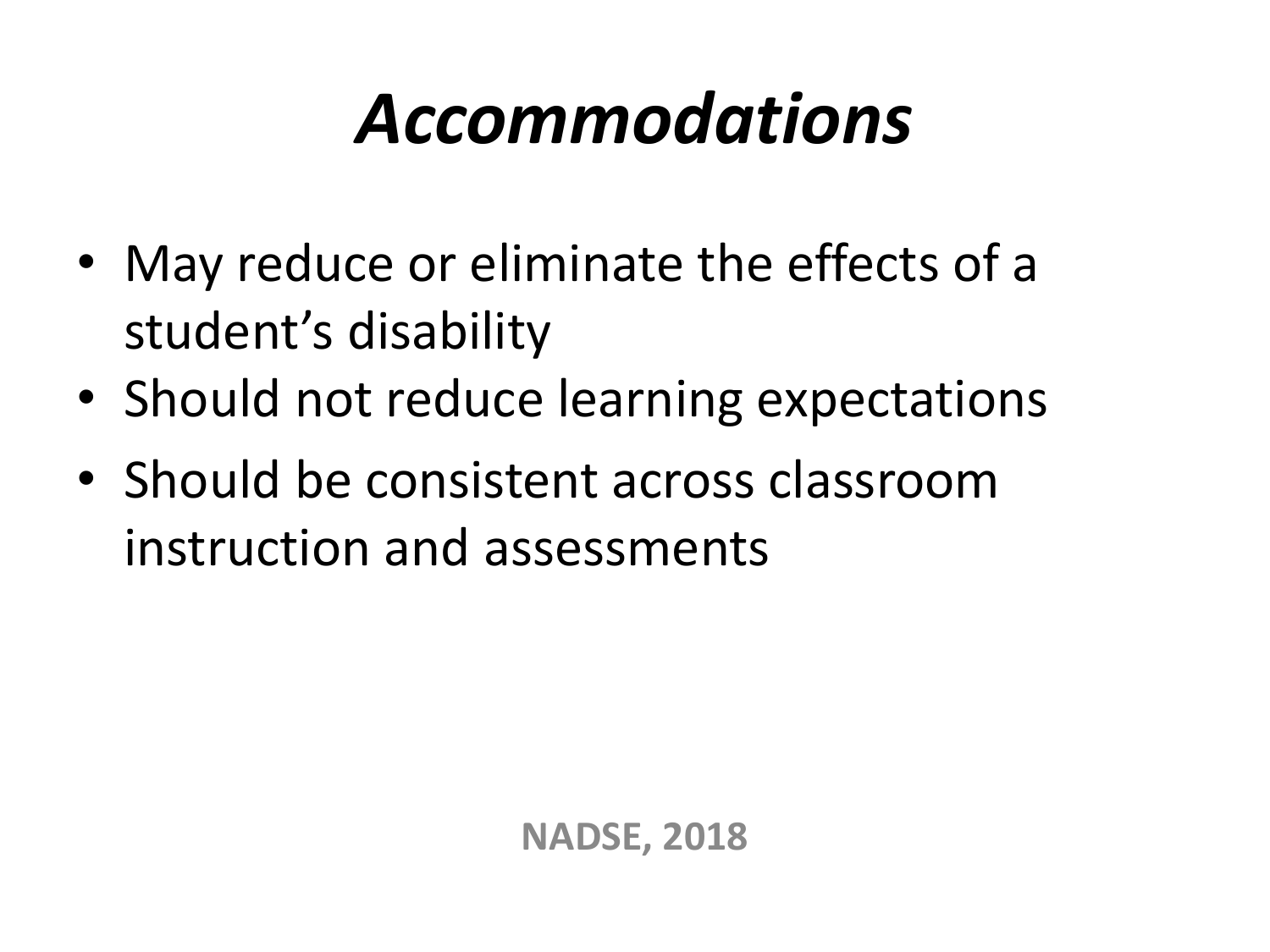## *Accommodations*

May be applied across educational activities and environments, including (but not limited to):

- Classroom instruction
- Homework
- Lunchroom
- Hallway
- Resource rooms
- Playground
- Field trips
- Assemblies
- Extra-curricular activities (i.e. sports, clubs, dances, plays, concerts)

#### **NASDSE, 2018**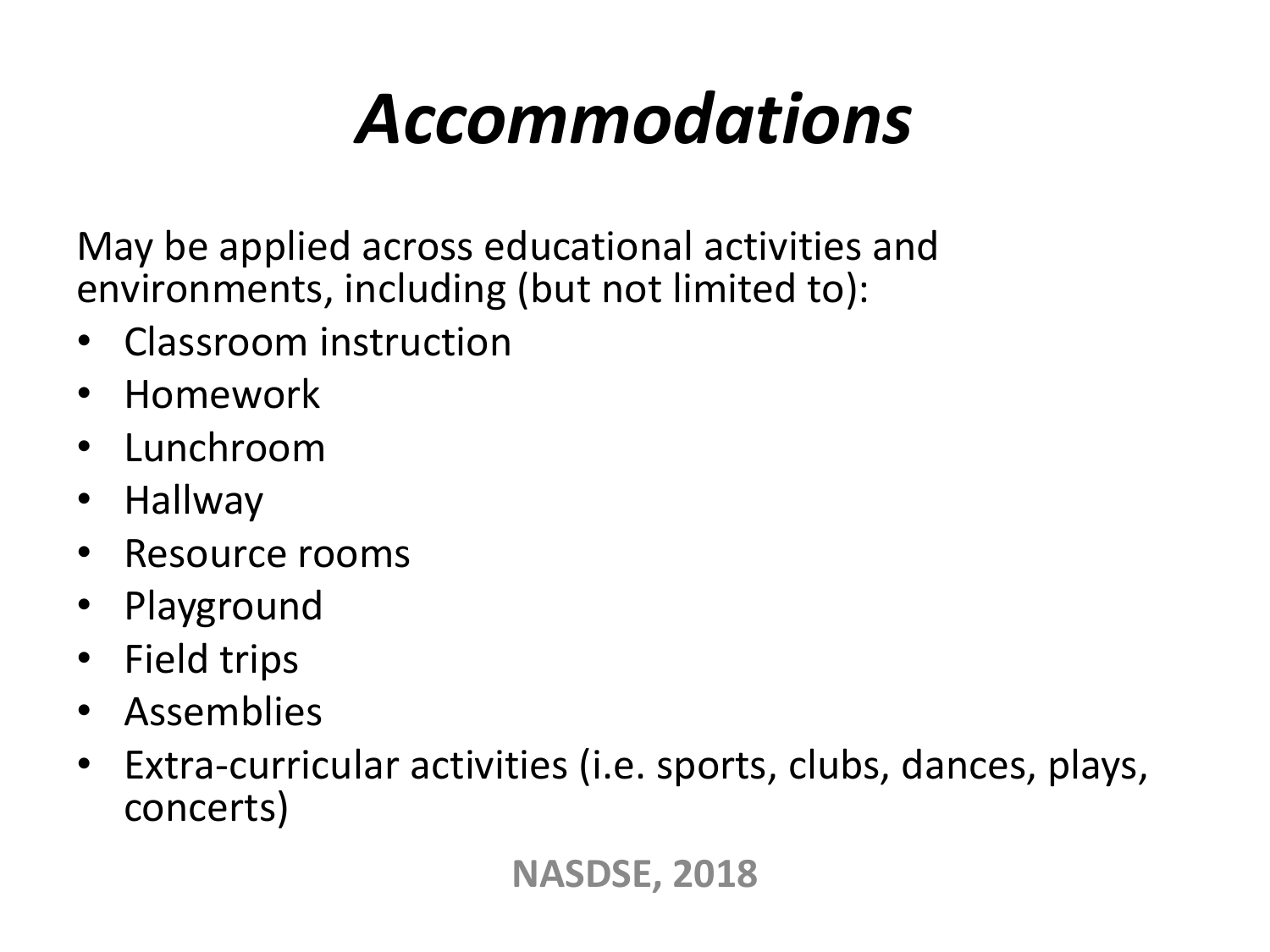## *Accommodations in the IEP*

- Individualized according to the student's needs
- May apply to:
	- Time
	- Scheduling
	- Setting
	- Presentation
	- Response
	- Use of assistive technology and/or accessible materials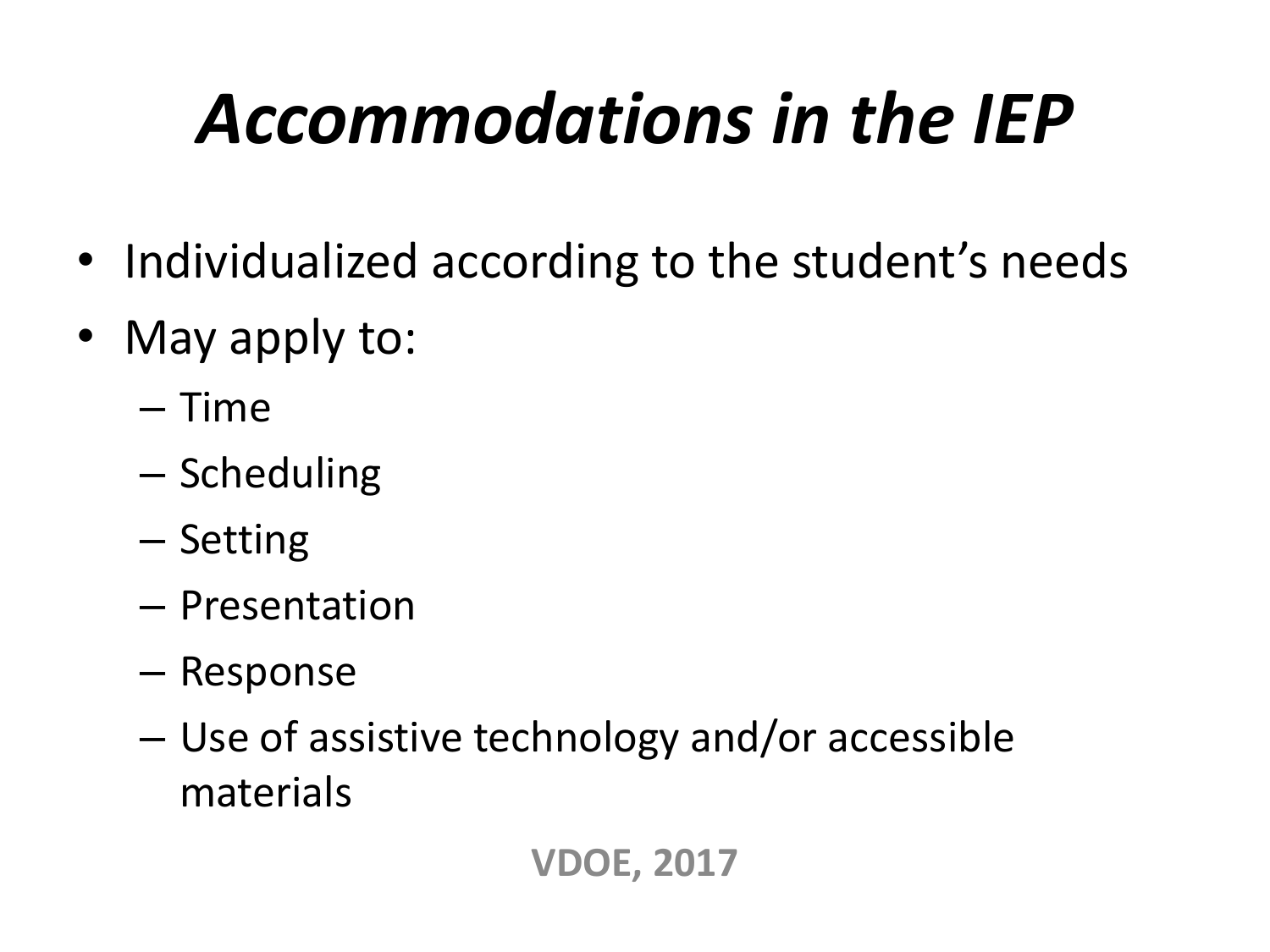## *Communication Access*

Auxiliary aids, related services, and visual and hearing technologies commonly include (but are not limited to):

- Sign language/tactile interpreting
- Cued speech transliterating
- Listening and spoken language
- Captioning and computer-aided transcription services
- Text messaging
- Note taking
- Hearing aids
- Cochlear implants
- Assistive listening systems (e.g. personal or classroom FM systems)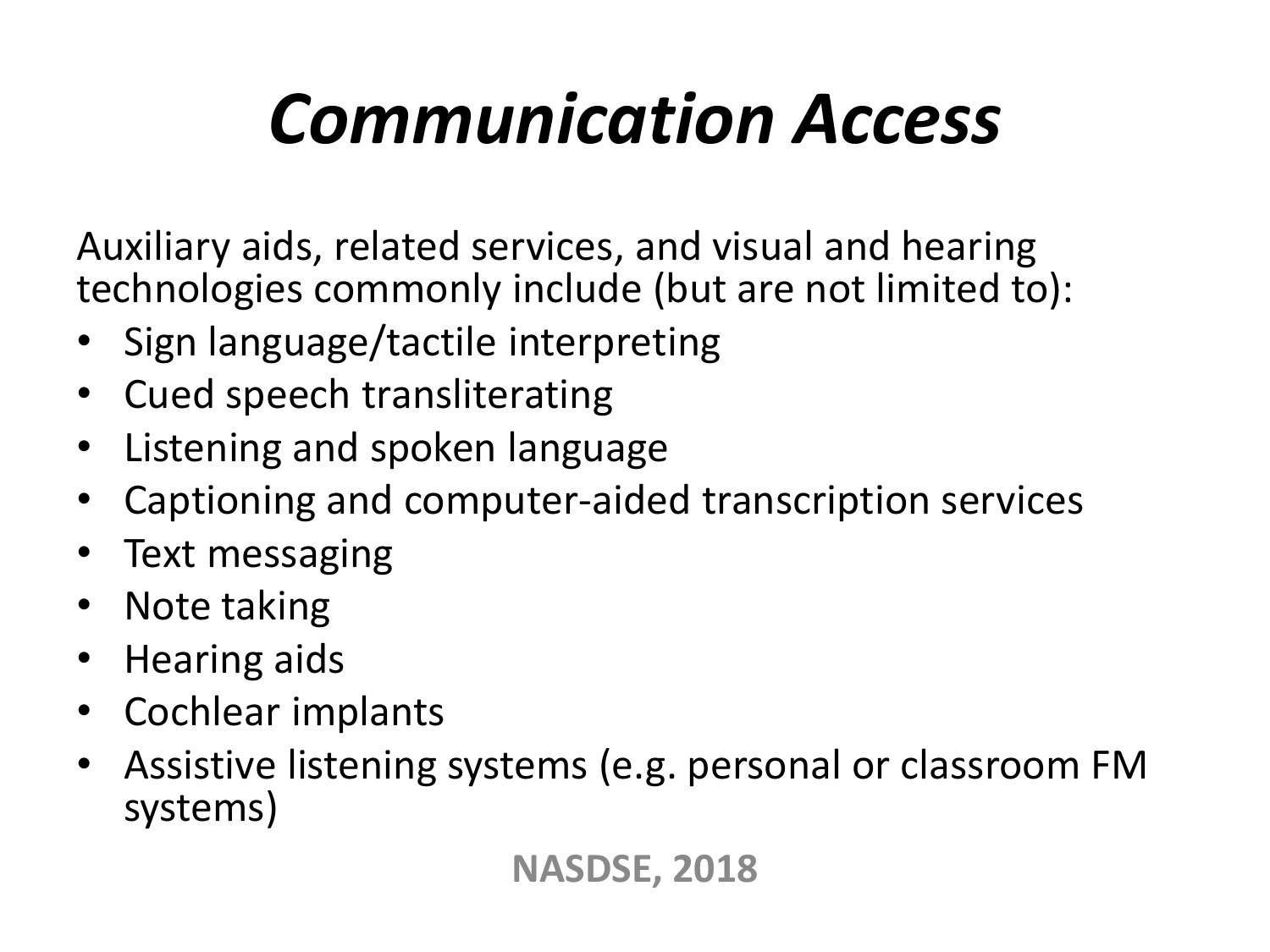## *Educational Service Providers*

- Provide integrated services and support
	- Classroom teachers
	- Teachers of the deaf and hard of hearing
	- Educational interpreters
	- Speech-language pathologists
	- Educational audiologists
	- Paraprofessionals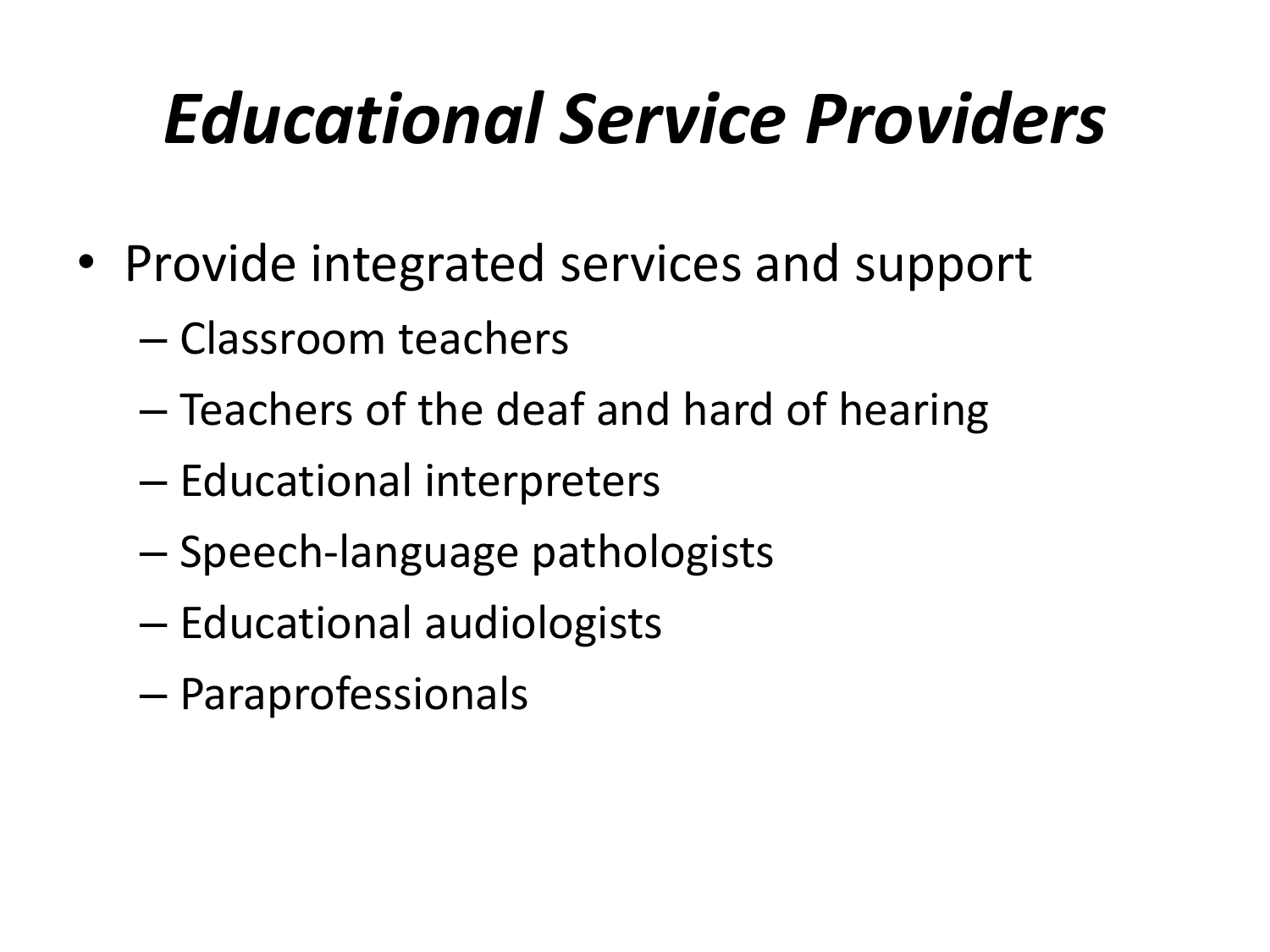## *Virginia Communication Plan*

*[Virginia Communication Plan for a Student Who is](http://www.doe.virginia.gov/special_ed/disabilities/sensory_disabilities/hearing_impairment/va_communication_plan.docx)  [Deaf or Hard of Hearing](http://www.doe.virginia.gov/special_ed/disabilities/sensory_disabilities/hearing_impairment/va_communication_plan.docx):* 

- Recommended tool to assist IEP teams:
	- Consideration for specific language and communication needs
	- Systematic process for gathering and reviewing information
	- Helps determine accommodations, services and supports needed
	- Recorded and maintained along with the IEP **VDOE/PPD, 2012**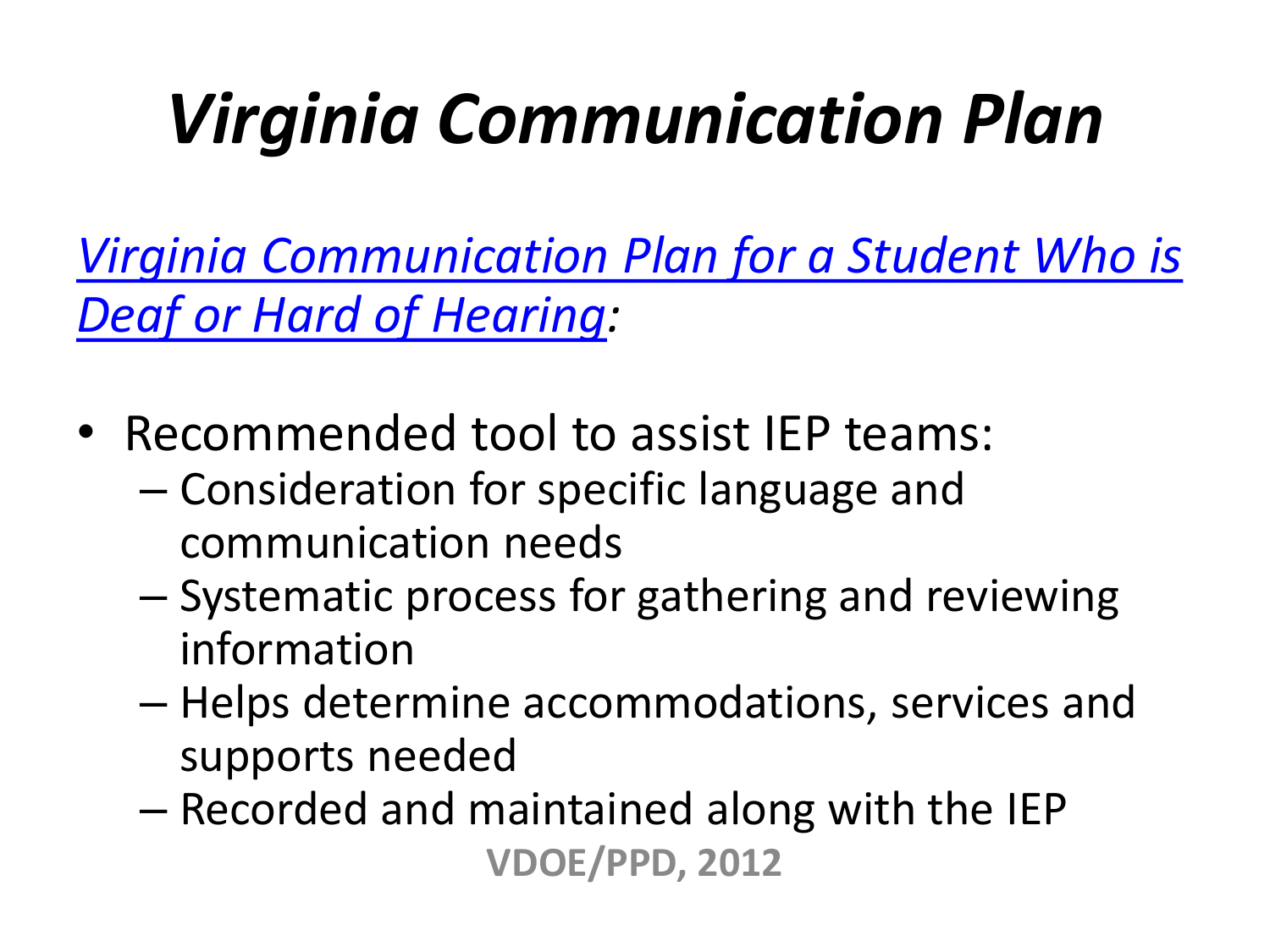## *Communication Plan*

- Addresses:
	- Language and communication modalities
	- Amplification and accommodations
	- Opportunities for direct communication
	- Academic needs
- Posted at the VDOE website
- Currently being revised

**VDOE/PPD, 2012**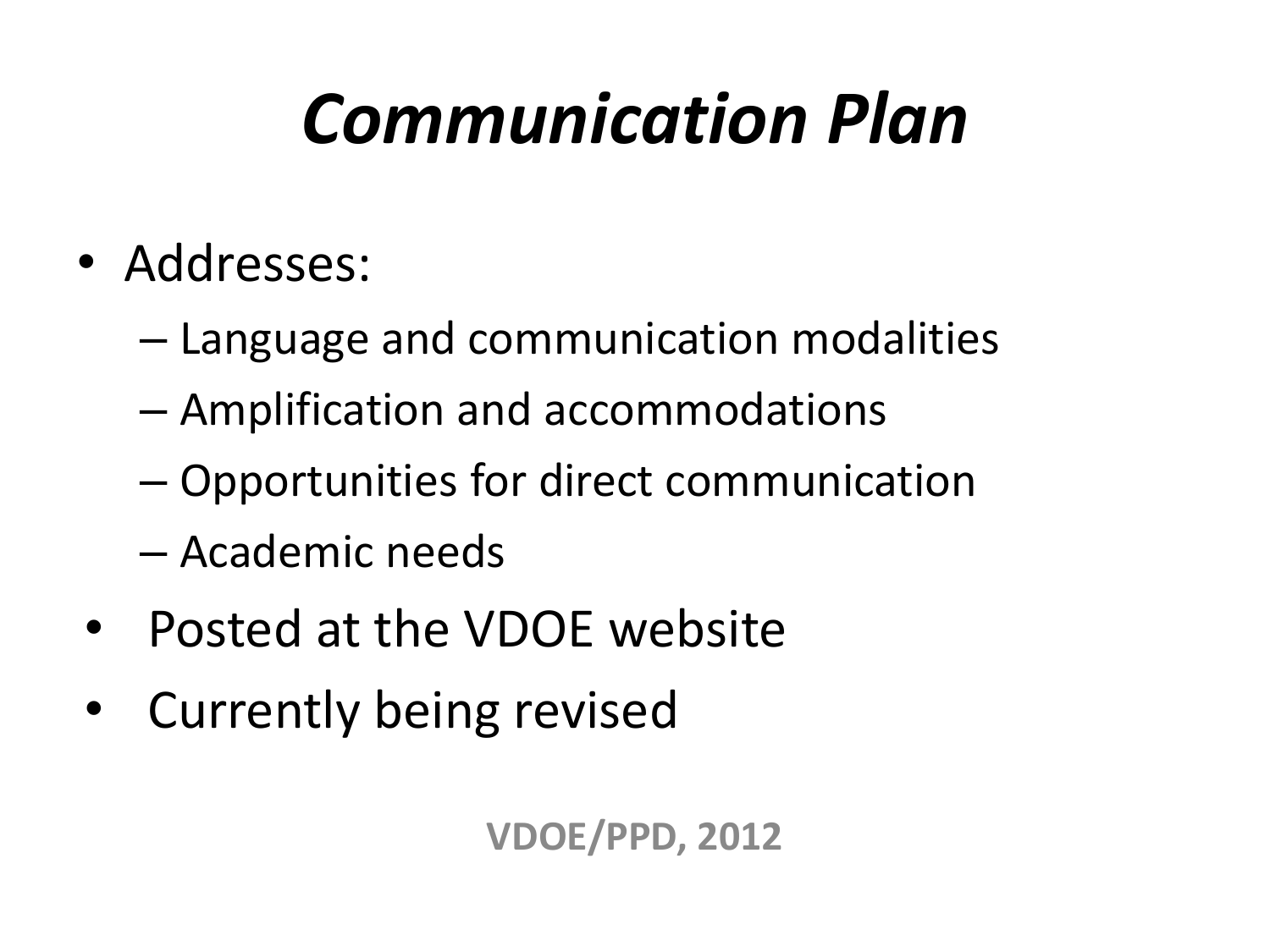## *Assistive Technology*

- Personal devices:
	- Schools are not required to provide personal devices, including eyeglasses or hearing aids for a student who is deaf or hard of hearing, unless the IEP team determines that the device is necessary for the child to receive FAPE.

**VDOE, 2010**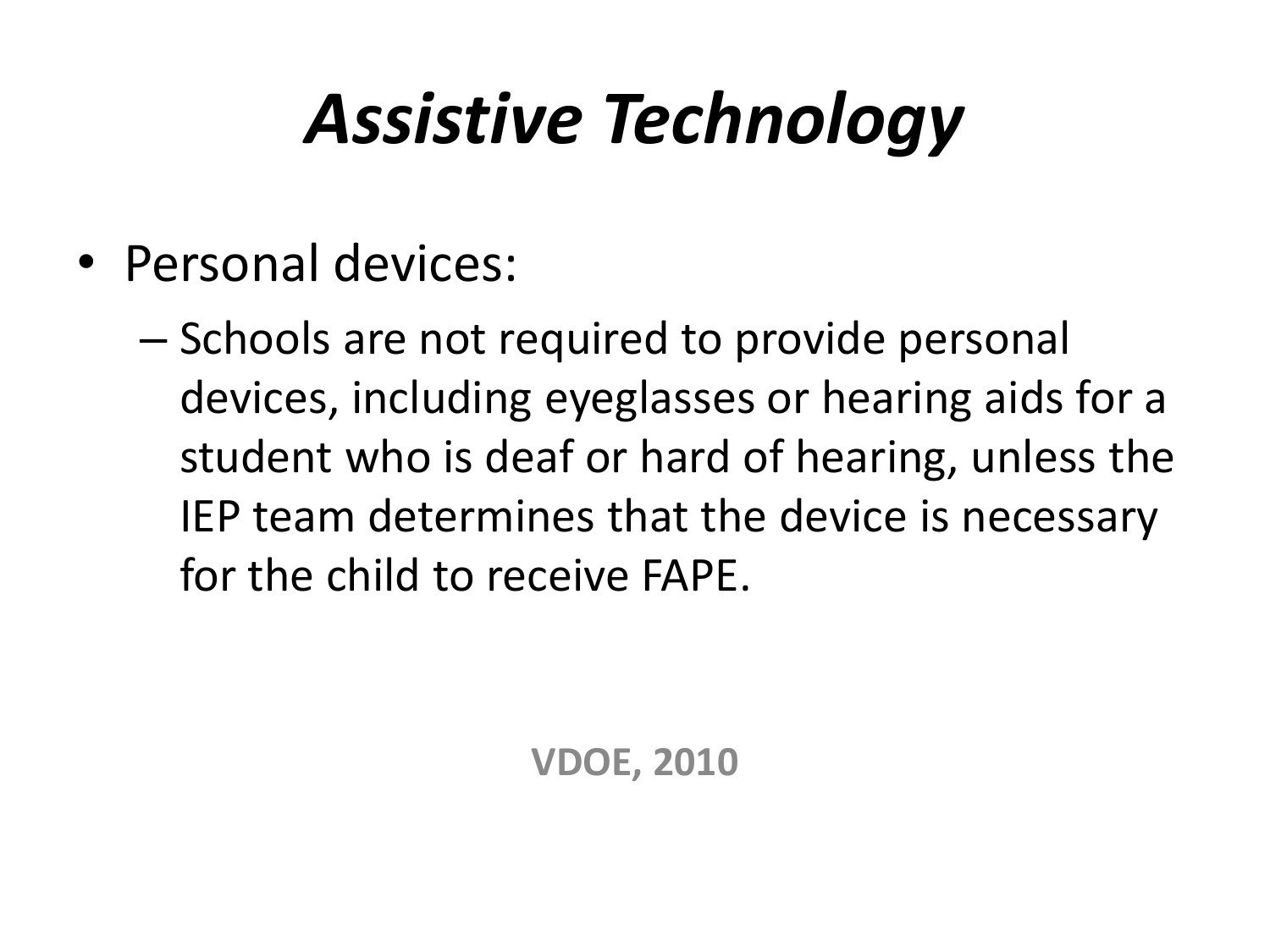## *Assistive Technology*

Schools must:

- Ensure hearing aids worn in school are functioning properly
- Provide routine checks of hearing aids and external components of surgically implanted devices (e.g. cochlear implants)

Items such as spare hearing aid batteries, a battery tester, and a stethoset may assist to minimize "down time".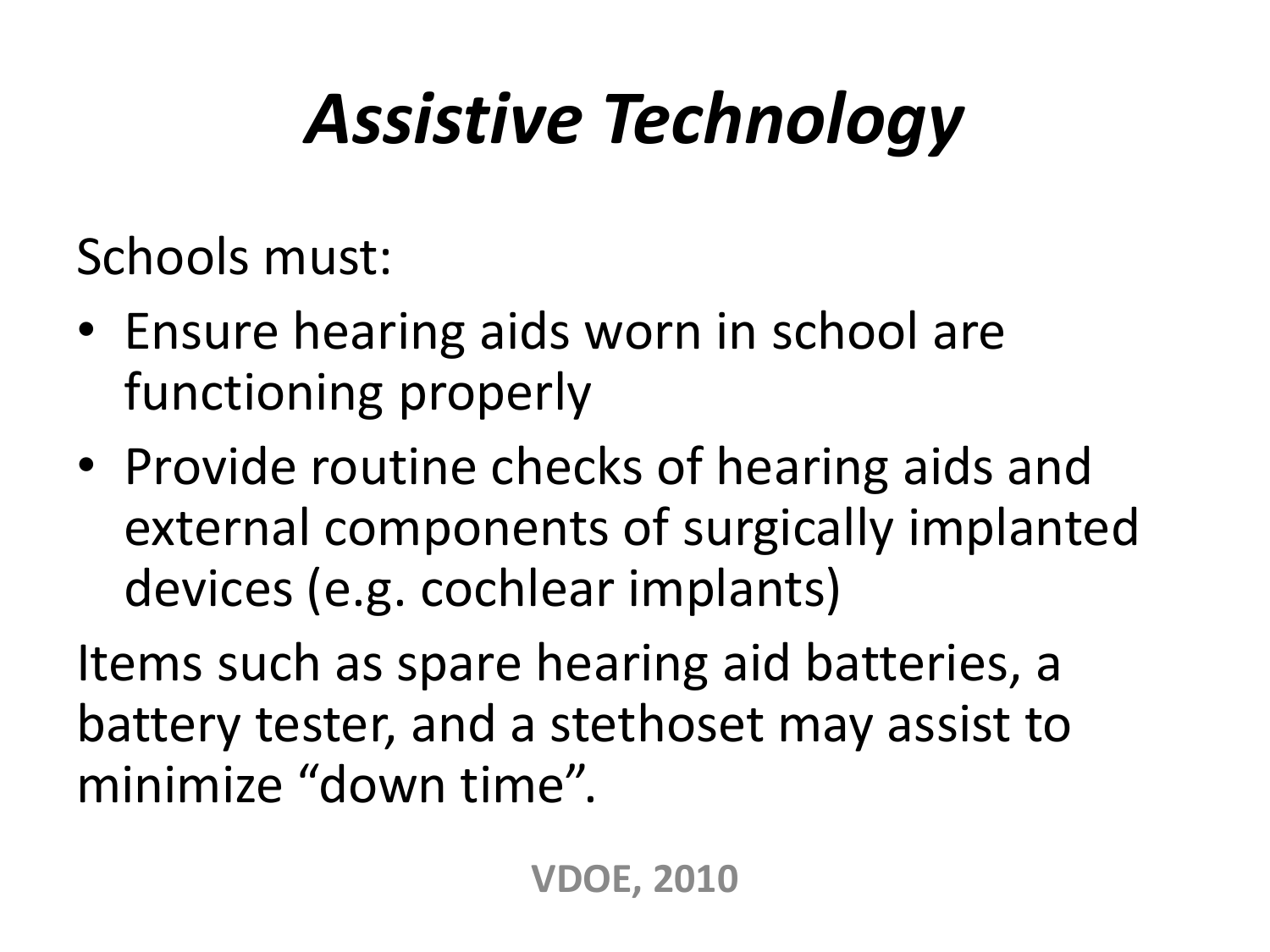## *Testing Accommodations*

*[Students with Disabilities: Guidelines for Special](http://www.doe.virginia.gov/testing/participation/guidelines_for_special_test_accommodations.pdf)  [Test Accommodations](http://www.doe.virginia.gov/testing/participation/guidelines_for_special_test_accommodations.pdf)*

- VDOE resource document regarding the use of special testing accommodations for students with disabilities in Virginia
- Posted at the VDOE website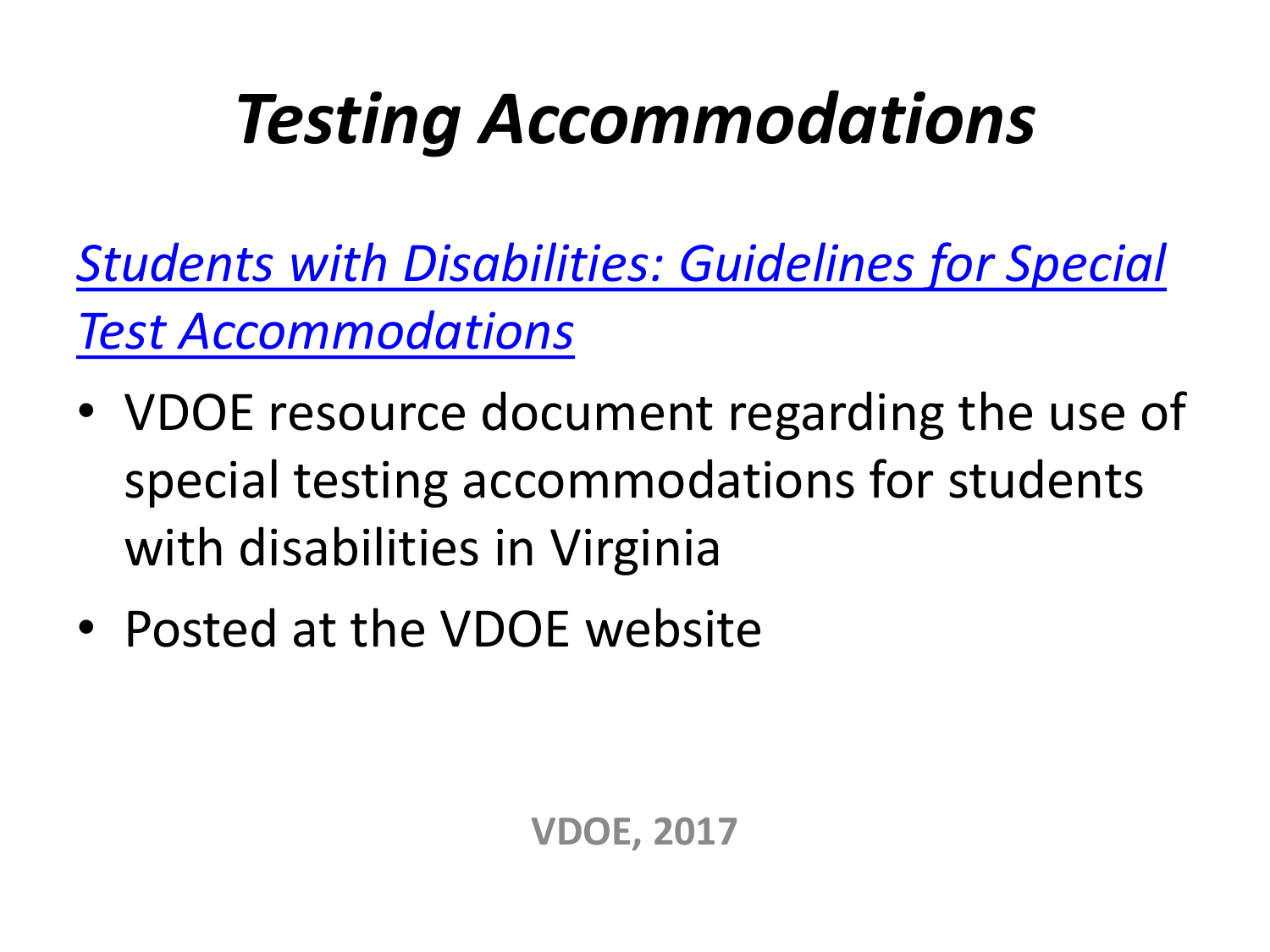# *Testing Accommodations cont'd.*

Testing accommodations should not affect:

- Validity
- Score interpretation
- Reliability
- Security

**NASDSE, 2018**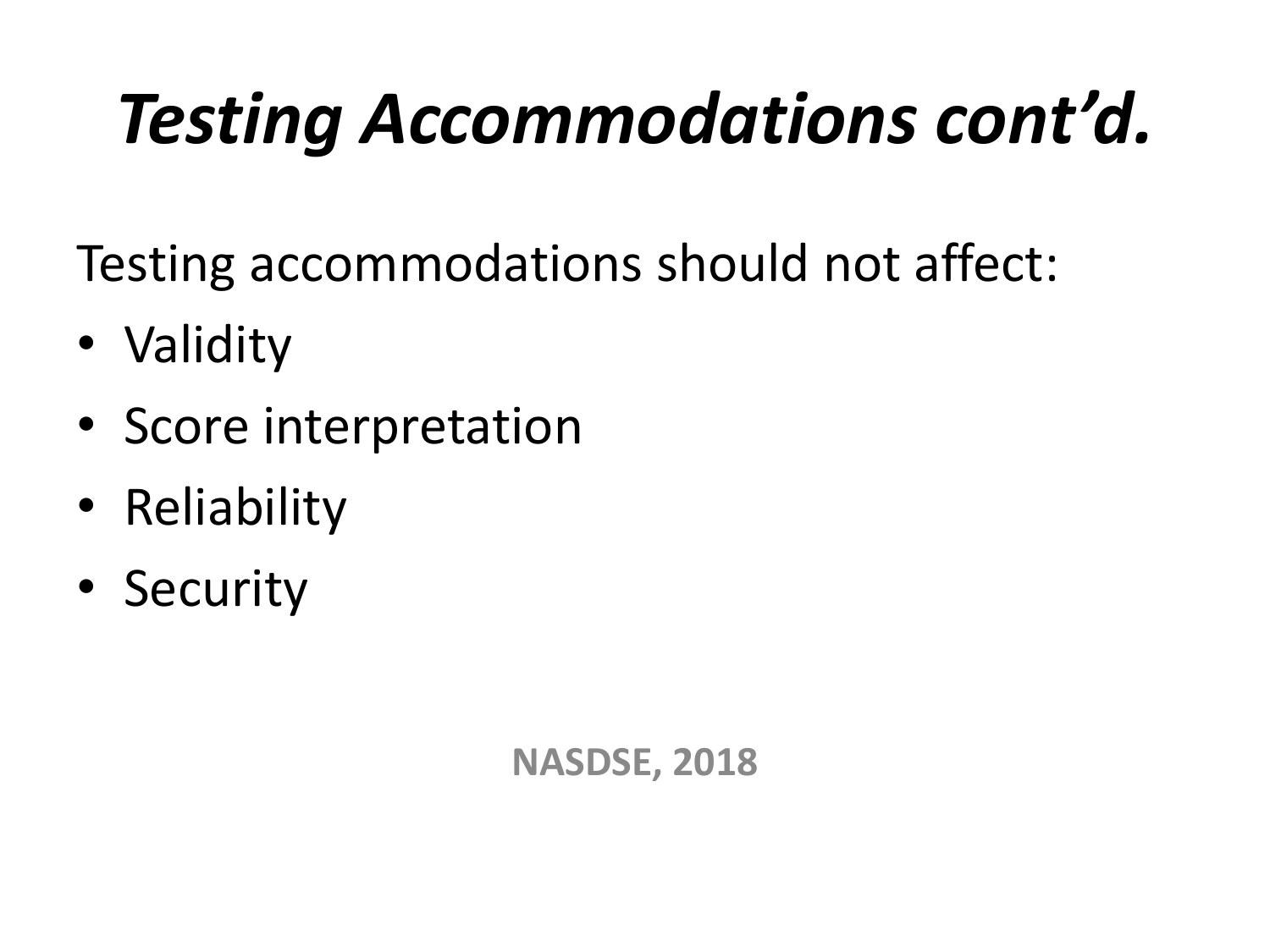## *Testing Accommodations*

- Must be related to the student's disability
- Should be considered separately for each assessment
- Should be utilized during daily instruction and classroom assessments.

**VDOE, 2017**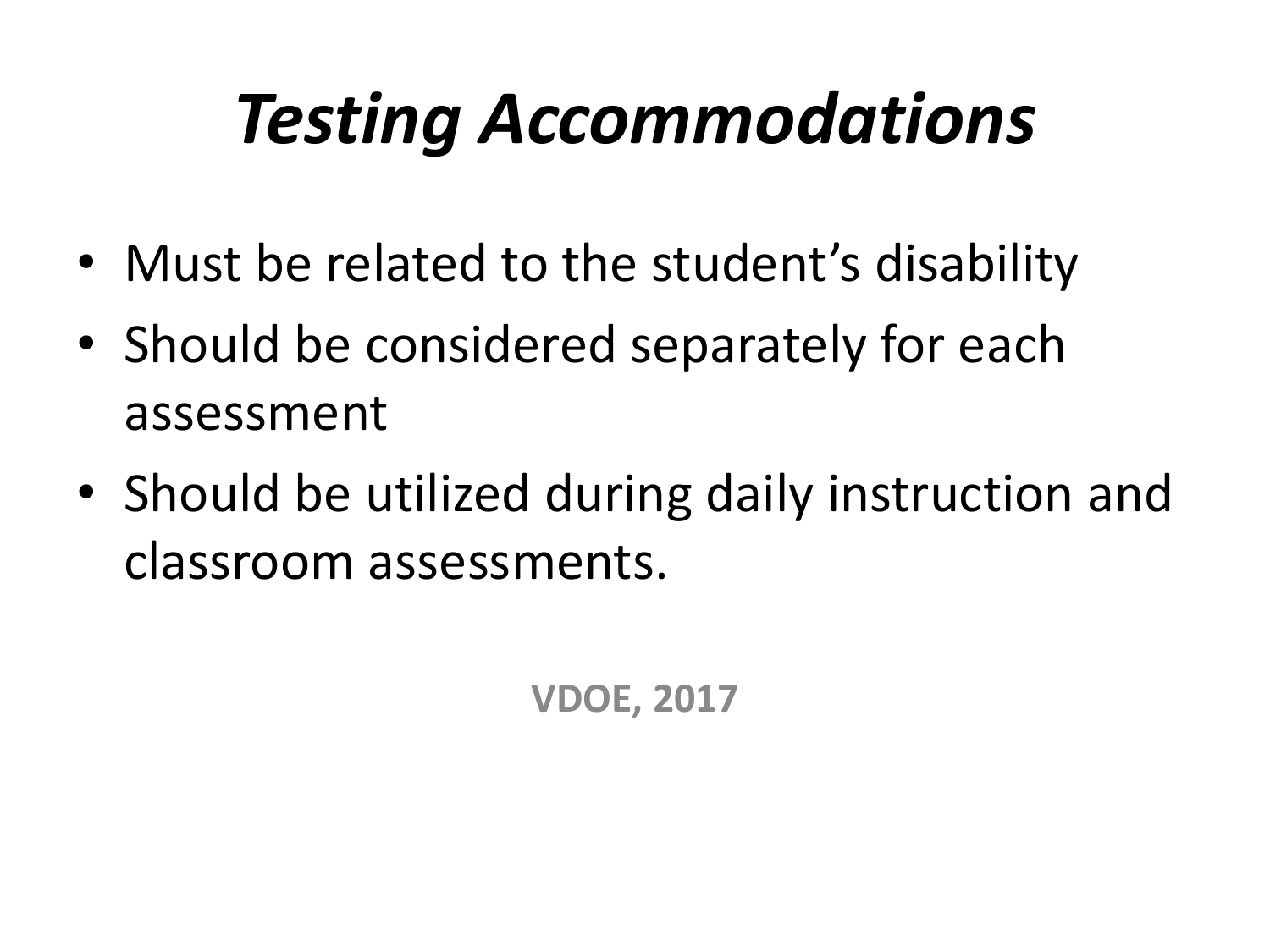# *Testing Accommodations*

Testing accommodations may include (but are not limited to):

- Multiple test sessions
- Planned breaks
- Use of amplification equipment
- Interpreting/transliterating directions
- Interpreting/transliterating test
- Separate test location
- Special lighting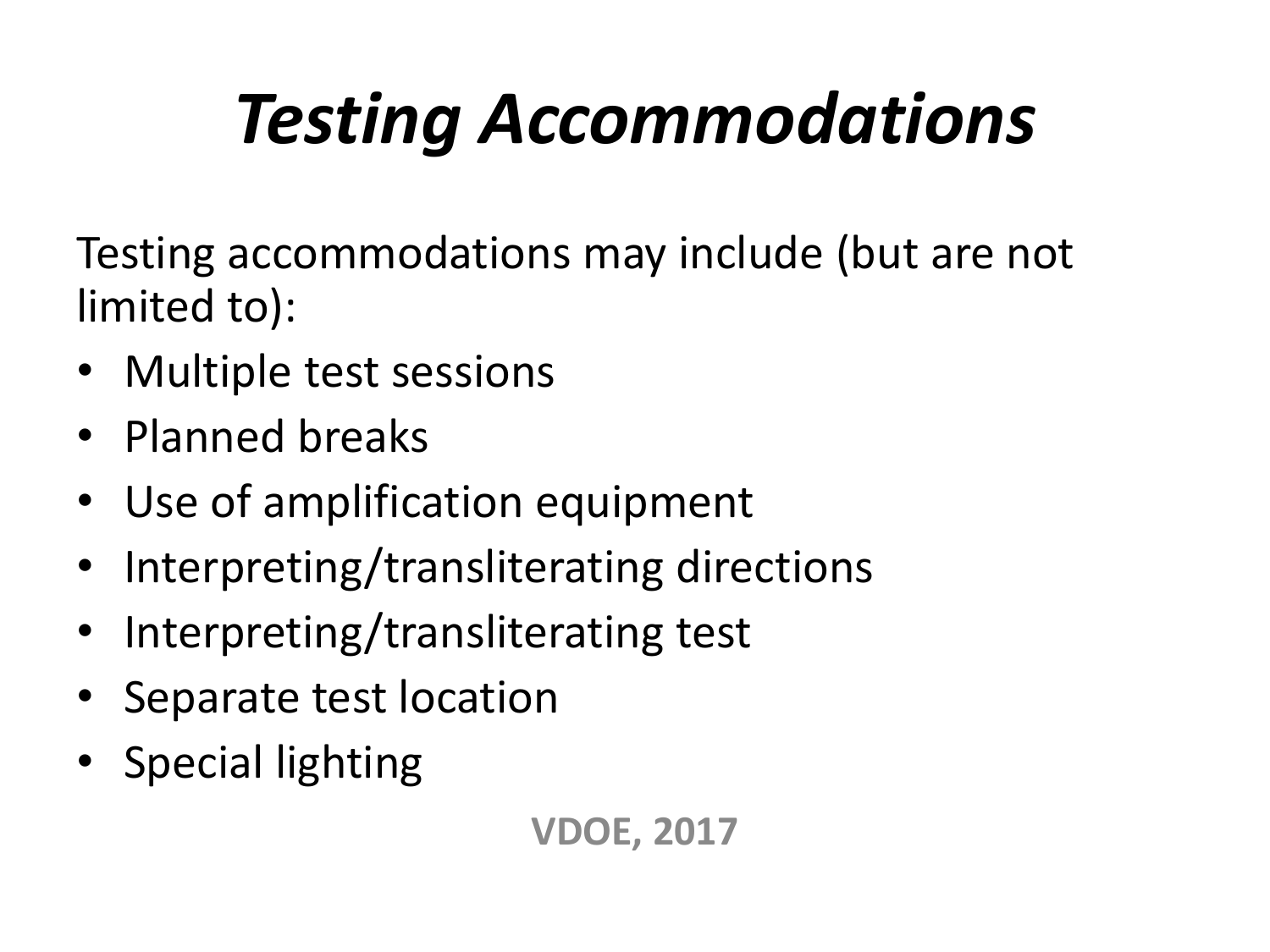#### *Interpreting Statewide Assessments*

The interpreter/transliterator may interpret:

- Test directions
- Sample items
- Questions directed to and answered by the examiner
- Test items directly from the assessments (paper/online)
- Items read by the examiner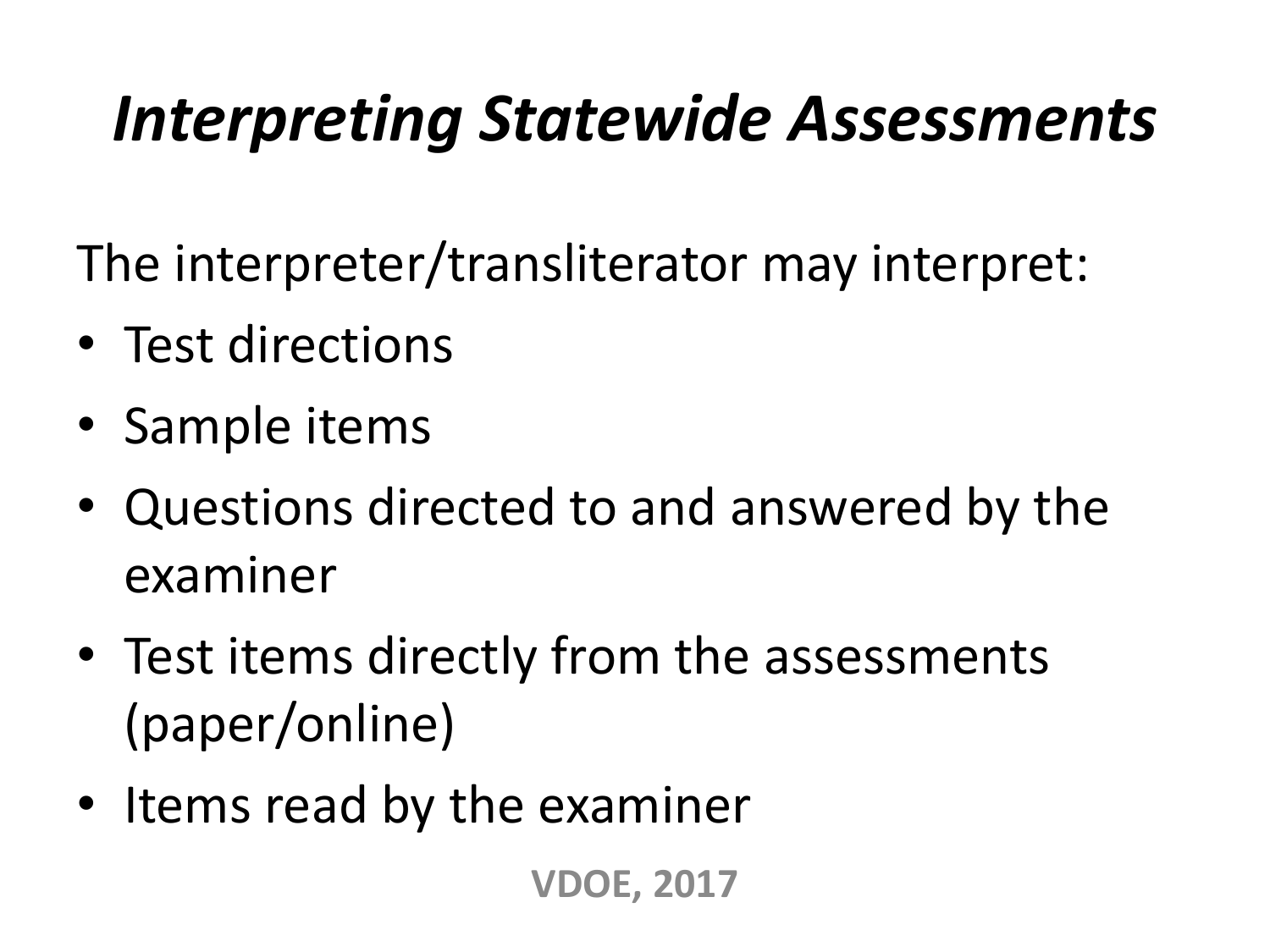## *SOL Reading Assessment*

- Students who are deaf or hard of hearing may be considered for the interpreting/transliterating accommodation on the SOL *Reading* assessment , IF:
	- The student's hearing loss severely limits the ability to decode text, as determined by a diagnostic tool or instrument administered by a qualified professional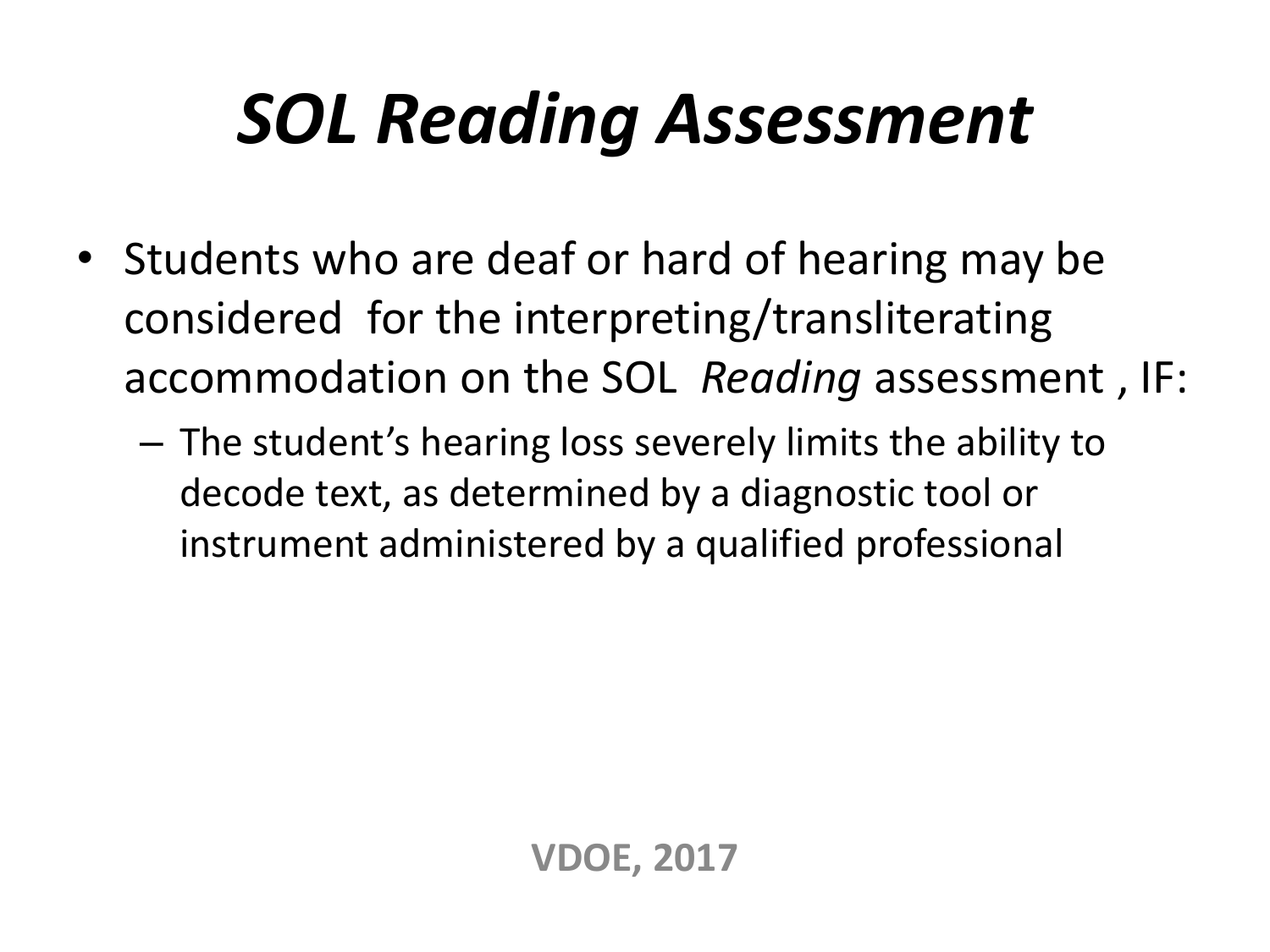## *SOL Reading Accommodation*

Students who are deaf or hard of hearing

- Examples of a "diagnostic tool or instrument administered by a qualified professional"
	- Student's most recent audiological report identifies the degree and type of hearing loss and resulting effect on auditory discrimination skills for phonemes/sounds
	- Information obtained from the student's previous/current psycho-educational evaluation report and diagnostic reading assessments identifies severely limited ability to decode text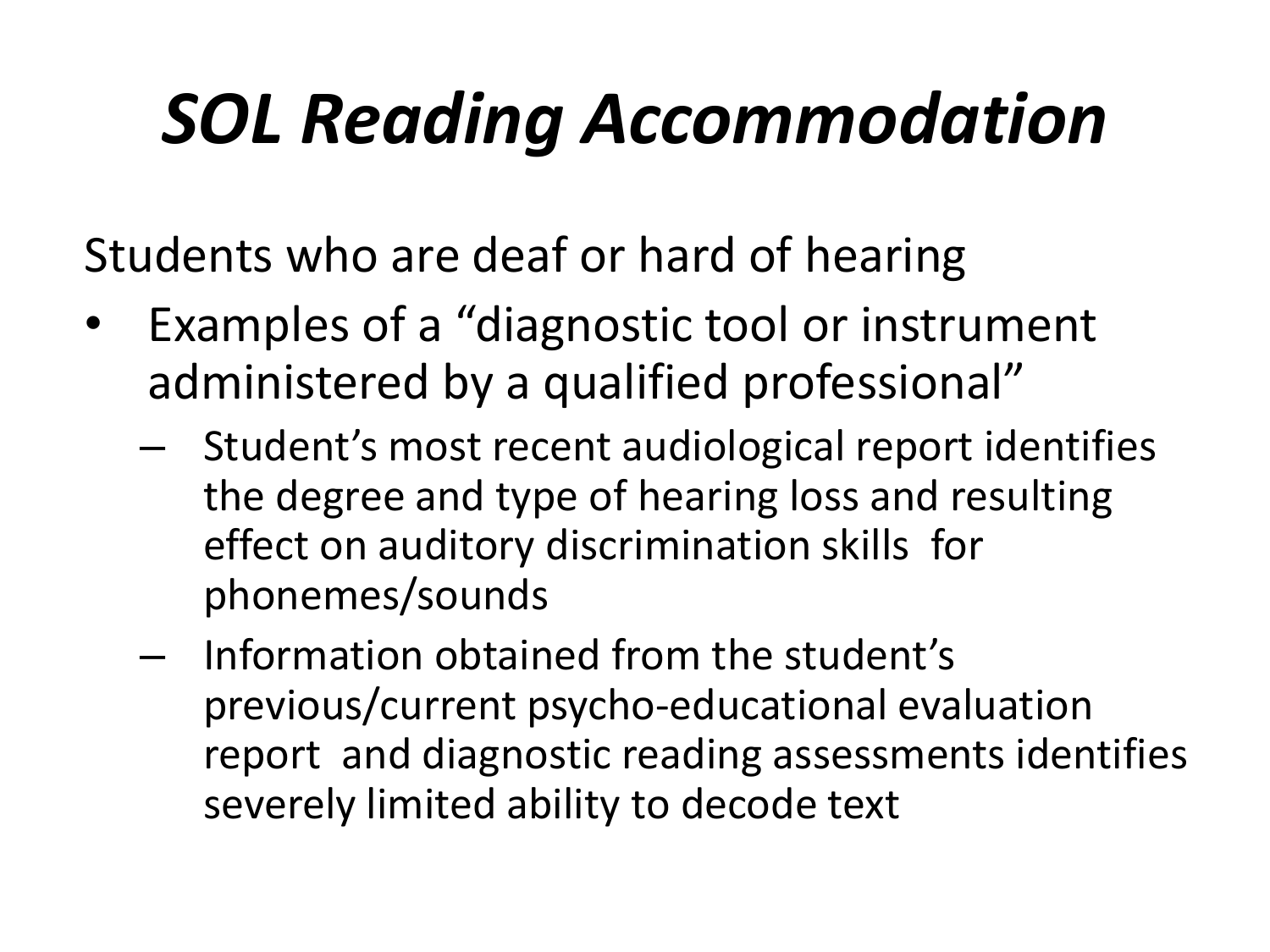# *Environmental Access*

- Special visual signaling/alerting devices, signage and message boards can provide information for:
	- Beginning/ending classes
	- Emergency situations
	- Safety
	- Daily announcements
- Preferential seating (i.e. away from air conditioner, computer/printer) and controlled lighting may support the use of interpreters, and enhance facial expressions, body language and lip movements.
- Enclosed classrooms (e.g. walls and doors) provide a better acoustic environment than open classrooms.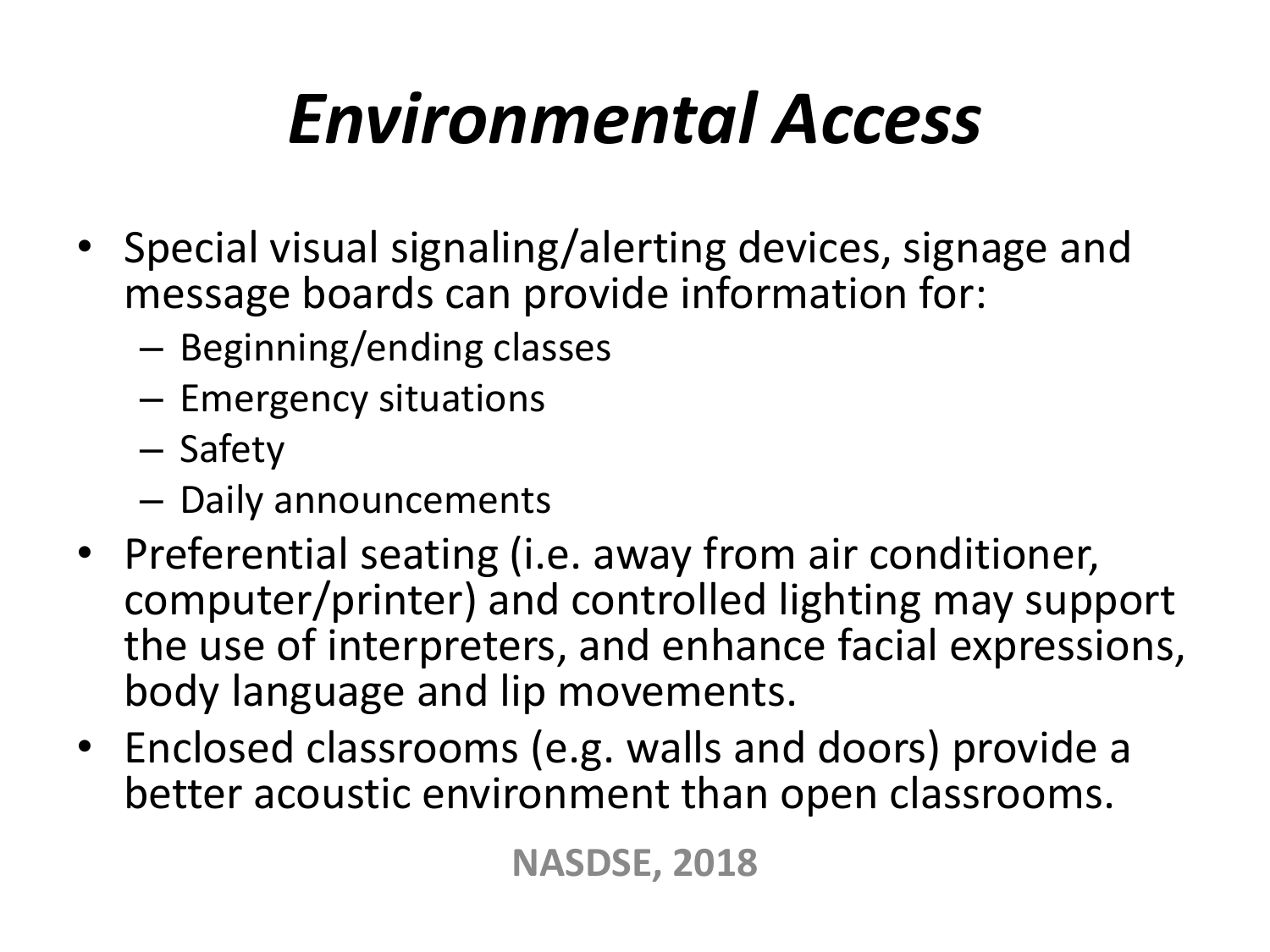#### *Resources for Deaf and Hard of Hearing*

#### [Virginia Hearing Aid Loan Bank](http://www.vdh.virginia.gov/early-hearing-detection-and-intervention/virginia-hearing-aid-loan-bank/)

- Provides hearing aids and FM systems for children in Virginia under age 18 whose hearing loss is confirmed by an audiologist
- Devices are loaned for free for up to six months
- Contact: Lisa Powley at [BRCCC@virginia.edu](mailto:BRCCC@virginia.edu) or (866) 596-9367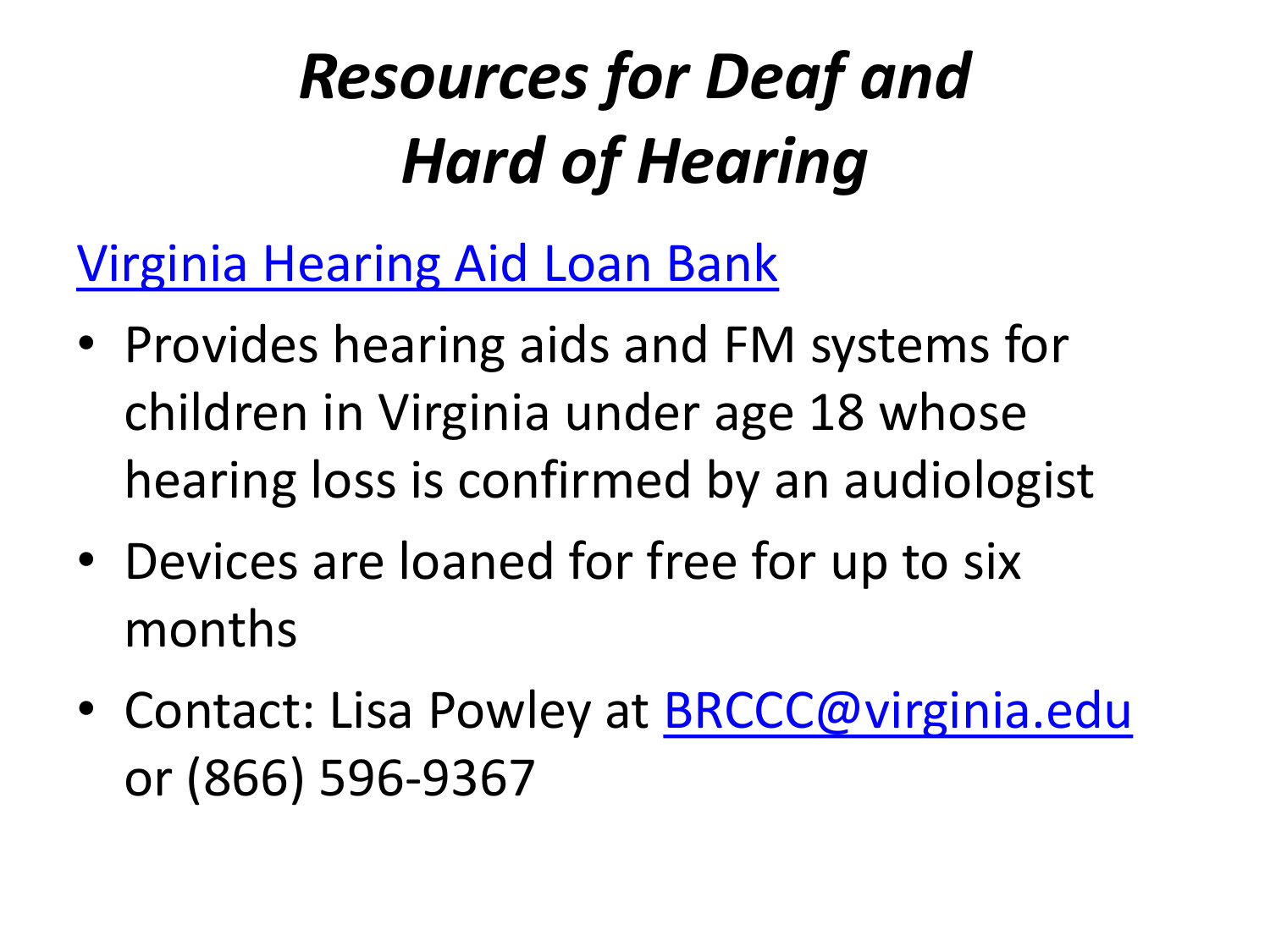[Virginia Project for Children and Young Adults](http://partnership.vcu.edu/programs/education/vadbp/)  [With Deaf-Blindness](http://partnership.vcu.edu/programs/education/vadbp/)

- Provides technical assistance, training, distance education, and networking information to families and service providers of children who are deaf-blind/dual sensory impaired.
- Contact: Julie Durando, Project Director, at [jdurando@vcu.edu](mailto:jdurando@vcu.edu) or (804) 828-8252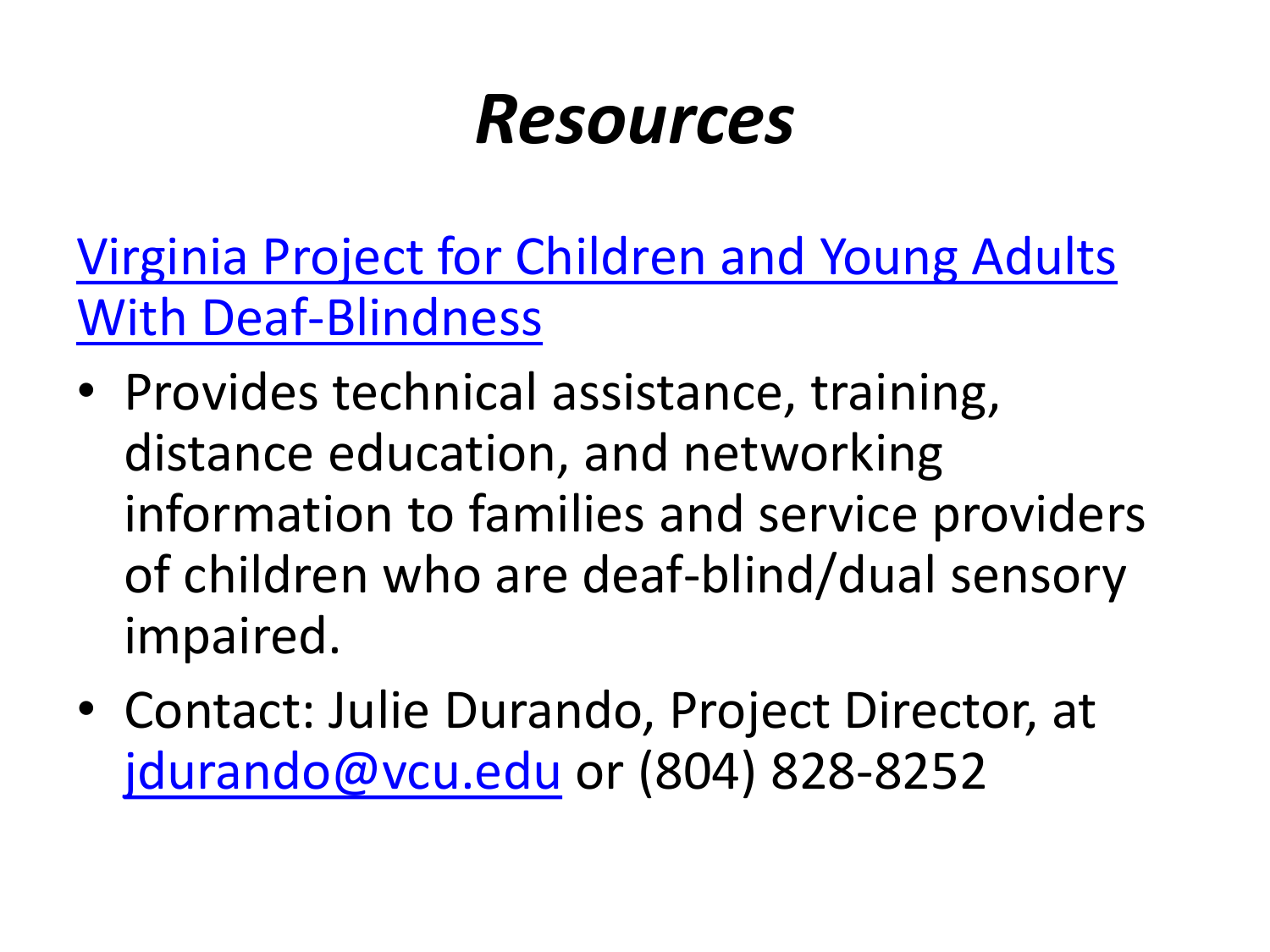Technical Assistance Center for Children Who Are Deaf and Hard of Hearing (TAC-DHH[\)](https://partnership.vcu.edu/VNOC/)

- Provides training and technical assistance to local public school divisions, early intervention, and preschool programs through the [Virginia Network](https://partnership.vcu.edu/VNOC/)  [of Consultants for Professionals Working with](https://partnership.vcu.edu/VNOC/)  [Children Who are Deaf and Hard of Hearing](https://partnership.vcu.edu/VNOC/)  [\(VNOC\)](https://partnership.vcu.edu/VNOC/)
- Contact: Ann Hughes**,** Coordinator, at [awhughes@vcu.edu](mailto:awhughes@vcu.edu) or (804) 828-1342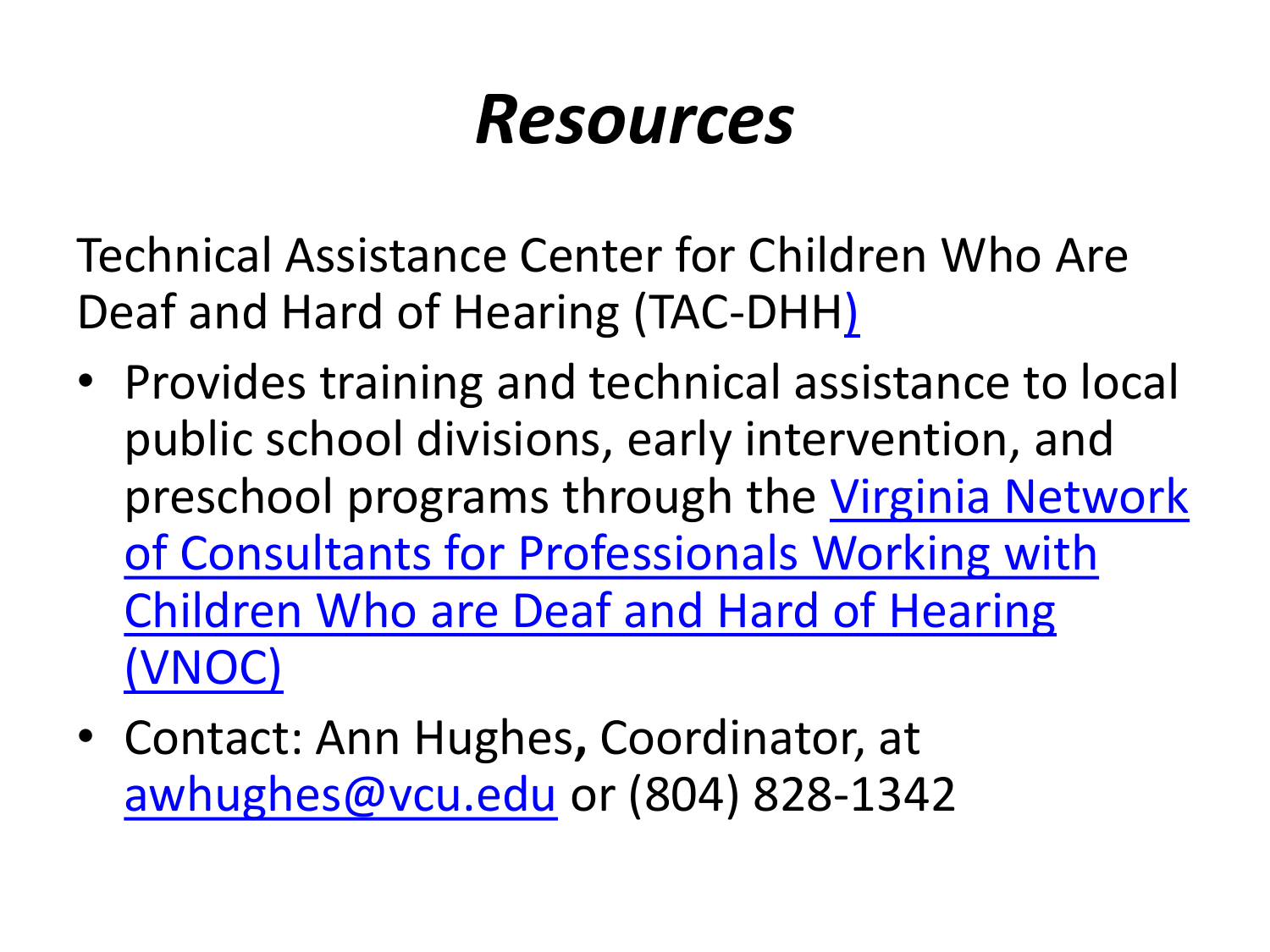#### [Virginia School for the Deaf and the Blind](https://www.vsdb.k12.va.us/vsdb/)

- Located in Staunton, Virginia
- Provides a K-12 educational day program, outreach services, and residential services exclusively for students who are deaf or hard of hearing, blind or visually impaired, or deaf-blind.
- [VSDB Outreach Services](https://www.vsdb.k12.va.us/vsdb/outreach/) assist early intervention providers, local school divisions, and families in meeting the needs of children across the Commonwealth.
- Contact: Debbie Pfeiffer, Director for Outreach Programs, [debbie.pfeiffer@vsdb.k12.va.us](mailto:debbie.pfeiffer@vsdb.k12.va.us) , (540) 414-5249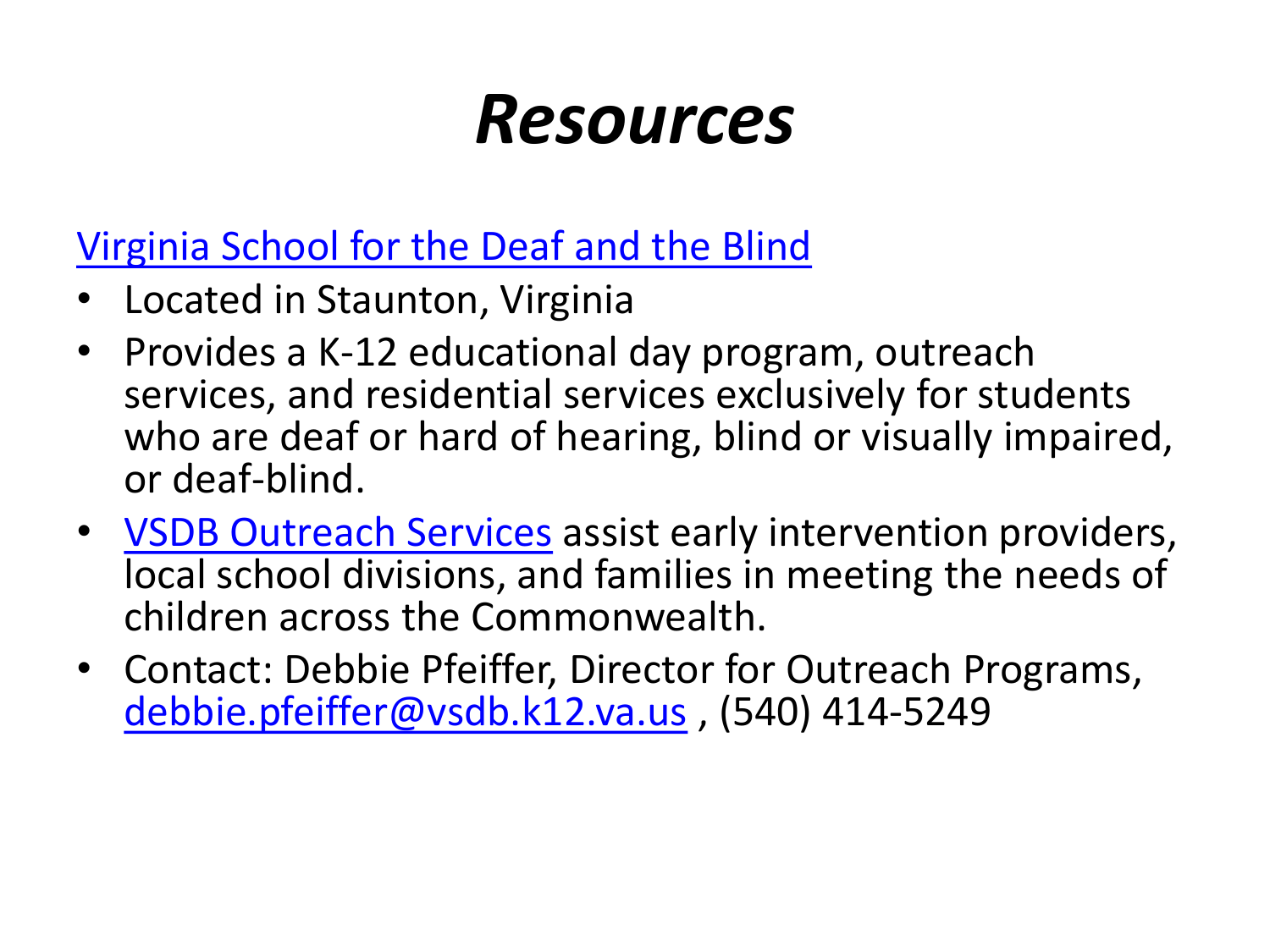[Virginia Department for the Deaf and Hard of](https://www.vddhh.org/)  [Hearing \(VDDHH\)](https://www.vddhh.org/)

- Provides standards for educational interpreting services and other services to reduce the communication barriers between persons who are deaf or hard of hearing and their families, and professionals
- Contact: Eric Raff, Director, at [eric.raff@vddhh.virginia.gov](mailto:eric.raff@vddhh.virginia.gov) or (804) 404-9090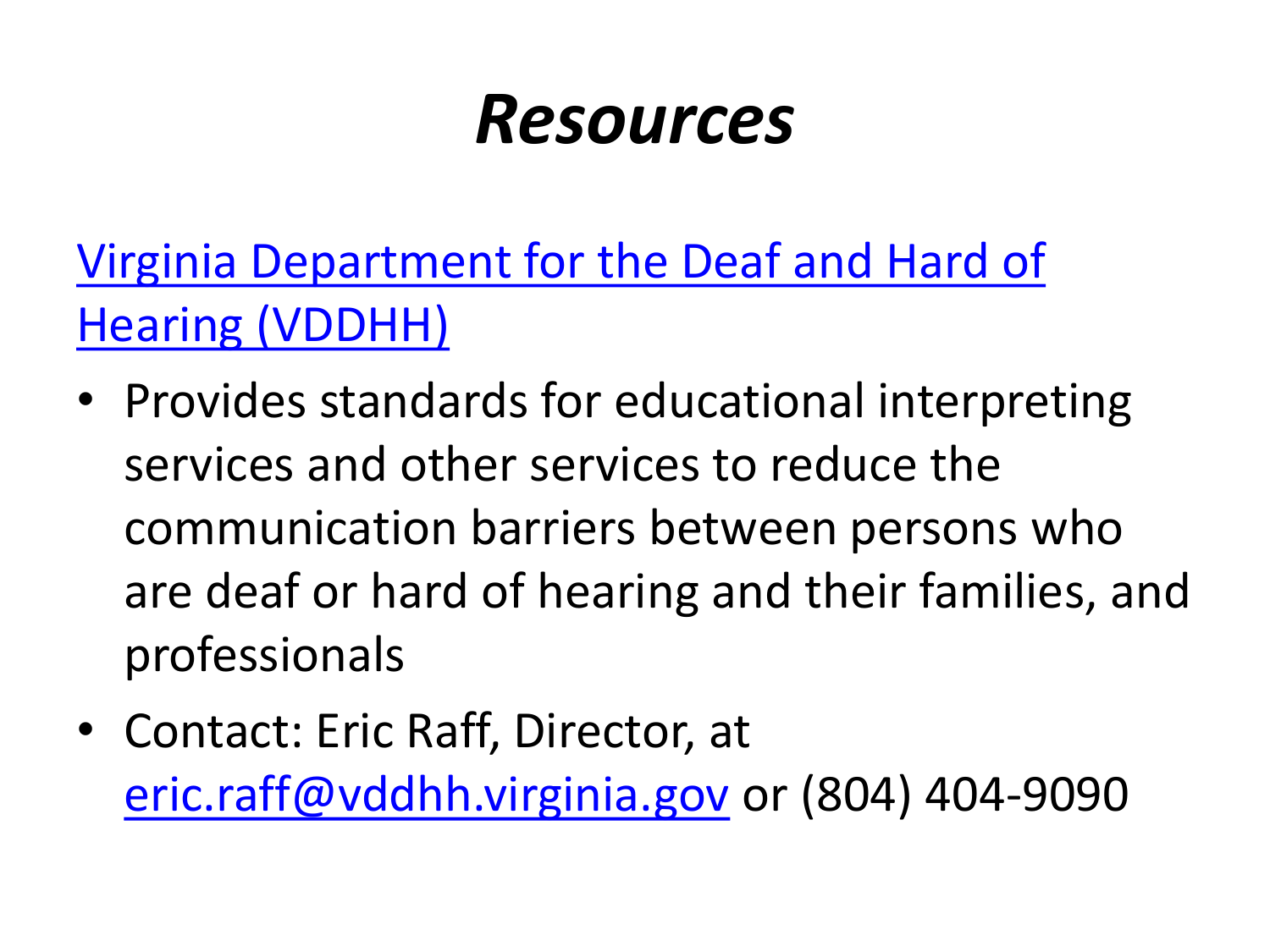[Accessible Instructional Materials Center-](https://aimva.org/)[Virginia \(AIM-VA\)](https://aimva.org/)

- Provides required accessible educational materials to students with an IEP and training for school division personnel, at no cost to Local Educational Agencies
- Contact: AIM-VA Help Desk, at [aimva@gmu.edu](mailto:aimva@gmu.edu) or (866) 926-1879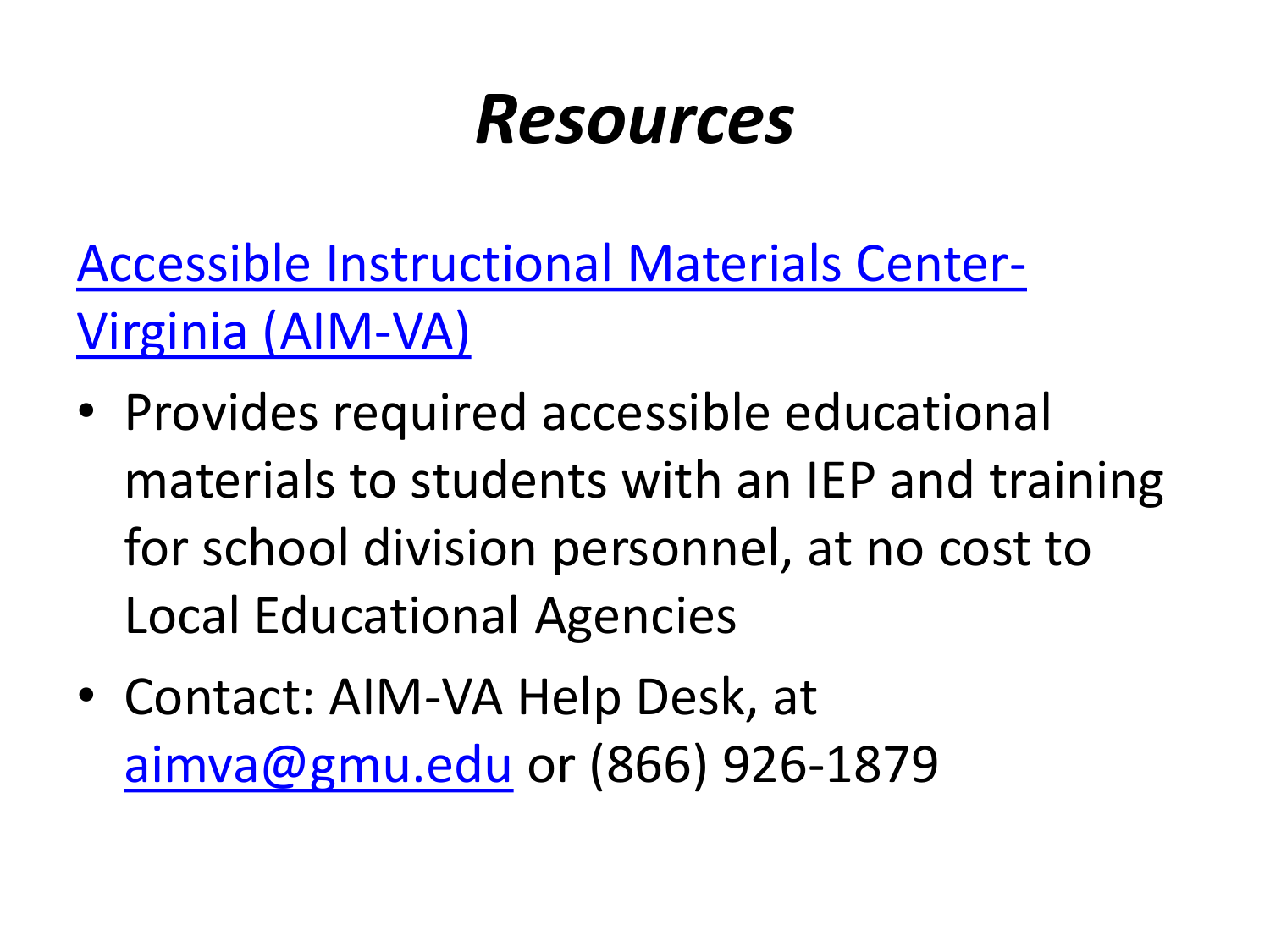[Described and Captioned Media Program](https://dcmp.org/)

- Provides free educational media for loan in a wide range of content areas for all grade levels
- Website: [www.dcmp.org](http://www.dcmp.org/)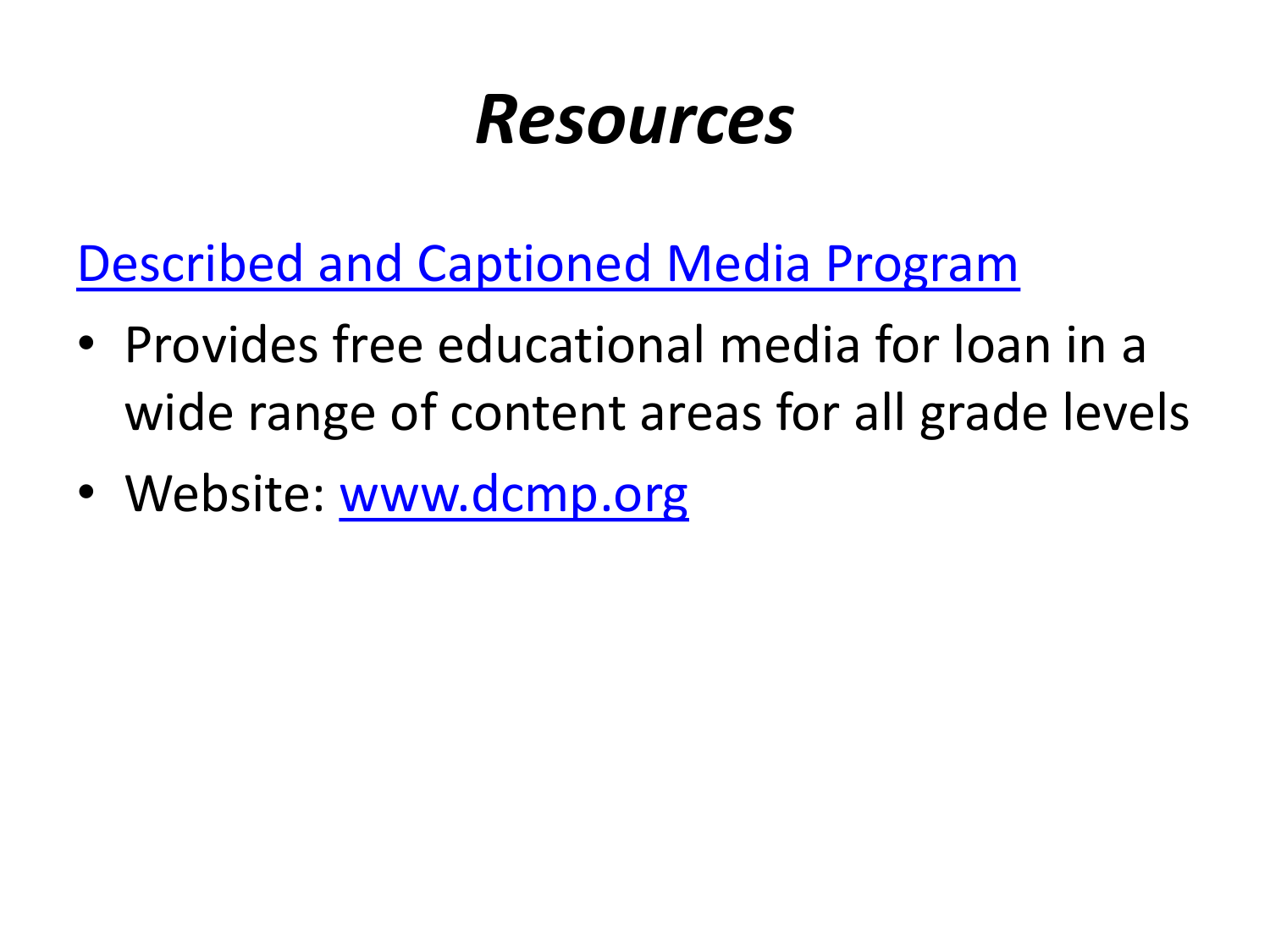### *References*

- *[Guidelines for Working with Children Who Are Deaf or Hard](http://www.doe.virginia.gov/special_ed/disabilities/sensory_disabilities/hearing_impairment/guidelines_working_with_deaf.pdf)  [of Hearing in Virginia Public Schools](http://www.doe.virginia.gov/special_ed/disabilities/sensory_disabilities/hearing_impairment/guidelines_working_with_deaf.pdf),* (Virginia Department of Education/Partnership for People with Disabilities, 2012)
- *[Regulations Governing Special Education Programs for](http://www.doe.virginia.gov/special_ed/regulations/state/regs_speced_disability_va.pdf)  [Children With Disabilities in Virginia](http://www.doe.virginia.gov/special_ed/regulations/state/regs_speced_disability_va.pdf)* (Virginia Department of Education, 2010)
- *[Students with Disabilities: Guidelines for Special Test](http://www.doe.virginia.gov/testing/participation/guidelines_for_special_test_accommodations.pdf)  [Accommodations](http://www.doe.virginia.gov/testing/participation/guidelines_for_special_test_accommodations.pdf)* (Virginia Department of Education, 2017)
- *[Optimizing Outcomes for Students who are Deaf or Hard of](http://www.nasdse.org/LinkClick.aspx?fileticket=9v8pO3R7Nzk%3d&tabid=36)  [Hearing-Educational Service Guidelines](http://www.nasdse.org/LinkClick.aspx?fileticket=9v8pO3R7Nzk%3d&tabid=36) (*National Association of State Directors of Special Education, 2018)